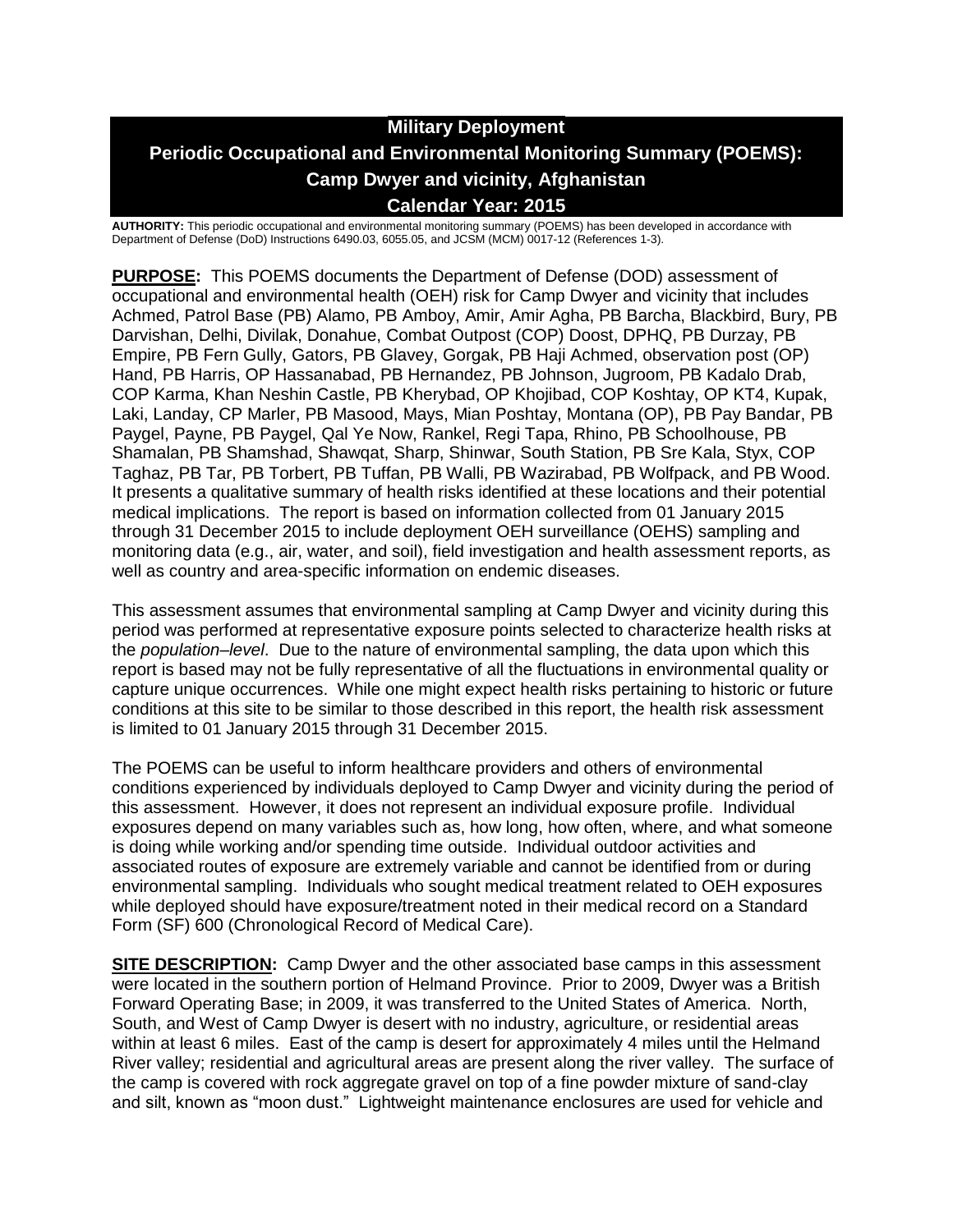heavy equipment maintenance. Semi-permanent structures (huts, steel frame buildings, and improvised structures) are used for housing, showers, and office space.

**SUMMARY:** Conditions that may pose a Moderate or greater health risk are summarized in Table 1. Table 2 provides population based risk estimates for identified OEH conditions at Camp Dwyer and vicinity. As indicated in the detailed sections that follow Table 2, controls established to reduce health risk were factored into this assessment. In some cases, (e.g., ambient air), specific controls are noted but not routinely available/feasible.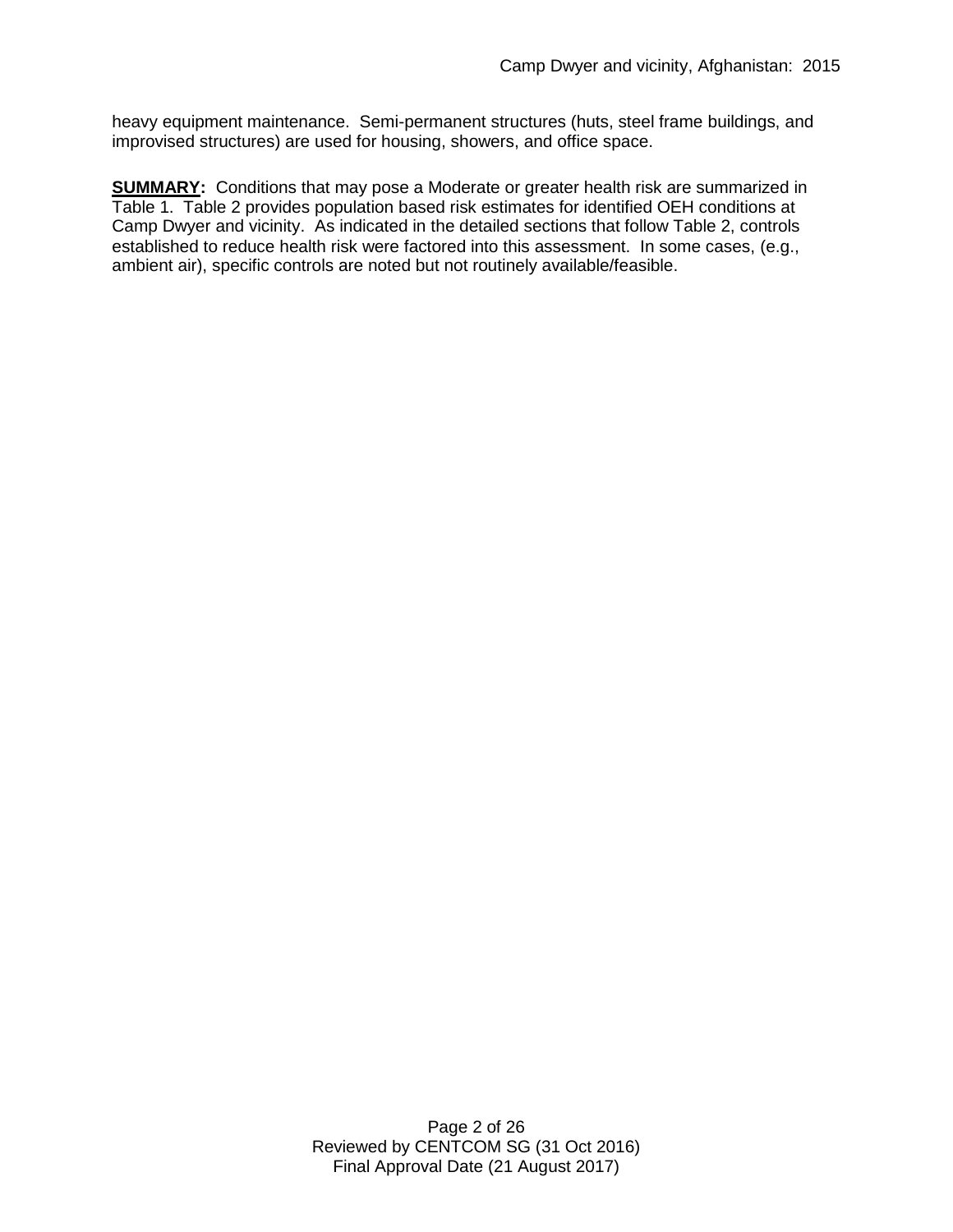### **Table 1: Summary of Occupational and Environmental Conditions with MODERATE or Greater Health Risk**

#### *Short-term health risks and medical implications***:**

The following hazards may be associated with potential acute health effects in some personnel during deployment at Camp Dwyer and vicinity:

Ionizing radiation; food/waterborne diseases (e.g., bacterial diarrhea, hepatitis A, typhoid/paratyphoid fever, diarrheacholera, diarrhea-protozoal, brucellosis, hepatitis E); other endemic diseases (malaria, cutaneous leishmaniasis (acute), Crimean-Congo hemorrhagic fever, sandfly fever, scrub typhus (mite-borne), leptospirosis, Tuberculosis (TB), rabies, anthrax, Q fever); heat stress; and continuous noise.

For ionizing radiation, Camp Dwyer had a Combat Support Hospital with several ionizing radiation sources, such as medical X-ray and CAT scanners. Exposure limiting controls such as concrete barriers and warning signs were in place. The shortterm risks were 'Moderate, reduced to Low with exposure limiting controls,' for the radiology staff and personnel frequently in the X-ray and CAT scan hazard area. The short-term risks were 'Low' for persons not working in the combat support hospital. For food/waterborne diseases (e.g., bacterial diarrhea, hepatitis A, typhoid/paratyphoid fever, diarrhea-cholera, diarrhea-protozoal, brucellosis, hepatitis E), if ingesting local food and water, the health effects can temporarily incapacitate personnel (diarrhea) or result in prolonged illness (hepatitis A, typhoid/paratyphoid fever, brucellosis, hepatitis E). Risks from food/waterborne diseases may have been reduced with preventive medicine controls and mitigation, which includes hepatitis A and typhoid fever vaccinations and only drinking from approved water sources in accordance with standing U.S. Central Command (CENTCOM) policy. For other vector-borne endemic diseases (malaria, cutaneous leishmaniasis (acute), Crimean-Congo hemorrhagic fever, sandfly fever, scrub typhus (mite-borne), these diseases may constitute a significant risk due to exposure to biting vectors; risk reduced to 'Low' by proper wear of the treated uniform, application of repellent to exposed skin, bed net use, and appropriate chemoprophylaxis, as well as minimizing areas of standing water and other vector-breeding areas. For water contact diseases (leptospirosis) activities involving extensive contact with surface water increase risk. For respiratory diseases (TB), personnel in close-quarter conditions could have been at risk for person-to-person spread. Animal contact diseases (rabies, anthrax, Q fever), pose year-round risk. For heat stress, risk can be greater during months of April through October, and greater for susceptible persons including those older than 45, of low fitness level, unacclimatized, or with underlying medical conditions, and those under operational constraints (equipment, PPE, vehicles). Risks from heat stress may have been reduced with preventive medicine controls, work-rest cycles, proper hydration and nutrition, and mitigation. For continuous noise exposure, the short-term risk was 'Moderate'; risk may have been reduced by appropriate hearing protection used by personnel in higher risk areas (around sources of continuous noise such as flightline and power production).

Air quality: For inhalable coarse particulate matter (PM) less than 10 micrometers in diameter (PM<sub>10</sub>) from environmental dust, the PM<sub>10</sub> overall short-term risk was 'not evaluated due to no data.' For inhalable fine PM less than 2.5 micrometers in diameter (PM<sub>2.5</sub>) from environmental dust, the PM<sub>2.5</sub> overall short-term risk was 'not evaluated due to insufficient data.' However, the area was a dust-prone desert environment, with vehicle traffic and an arid climate. Consequently, exposures to PM<sub>10</sub> and PM<sub>2.5</sub> may have varied, as conditions may have varied, and may have resulted in mild to more serious shortterm health effects (e.g., eye, nose or throat and lung irritation) in some personnel while at this site, particularly exposures to high levels of dust such as during high winds or dust storms. For  $PM_{10}$  and  $PM_{2.5}$ , certain subgroups of the deployed forces (e.g., those with pre-existing asthma/cardio-pulmonary conditions) are at greatest risk of developing notable health effects. Although most short-term health effects from exposure to PM should have resolved post-deployment, providers should be prepared to consider the relationship between deployment exposures and current complaints. Some individuals may have sought treatment for acute respiratory irritation while at Camp Dwyer and vicinity. Personnel who reported with symptoms or required treatment while at this site should have exposure and treatment noted in medical record (e.g., electronic medical record and/or on a SF 600 (Chronological Record of Medical Care)).

#### *Long-term health risks and medical implications:*

The following hazards may be associated with potential chronic health effects in some personnel during deployment at Camp Dwyer and vicinity:

For ionizing radiation, Camp Dwyer had a Combat Support Hospital with several ionizing radiation sources, such as medical X-ray and CAT scanners. Exposure limiting controls such as concrete barriers and warning signs were in place. The longterm risks were 'Moderate, reduced to Low with exposure limiting controls,' for the radiology staff and personnel frequently in the X-ray and CAT scan hazard area. The long-term risks were 'Low' for persons not working in the combat support hospital.

For continuous noise exposure, the long-term risk was 'Moderate to High'; risk may have been reduced by appropriate hearing protection used by personnel in higher risk areas (around sources of continuous noise such as flightline and power production).

> Page 3 of 26 Reviewed by CENTCOM SG (31 Oct 2016) Final Approval Date (21 August 2017)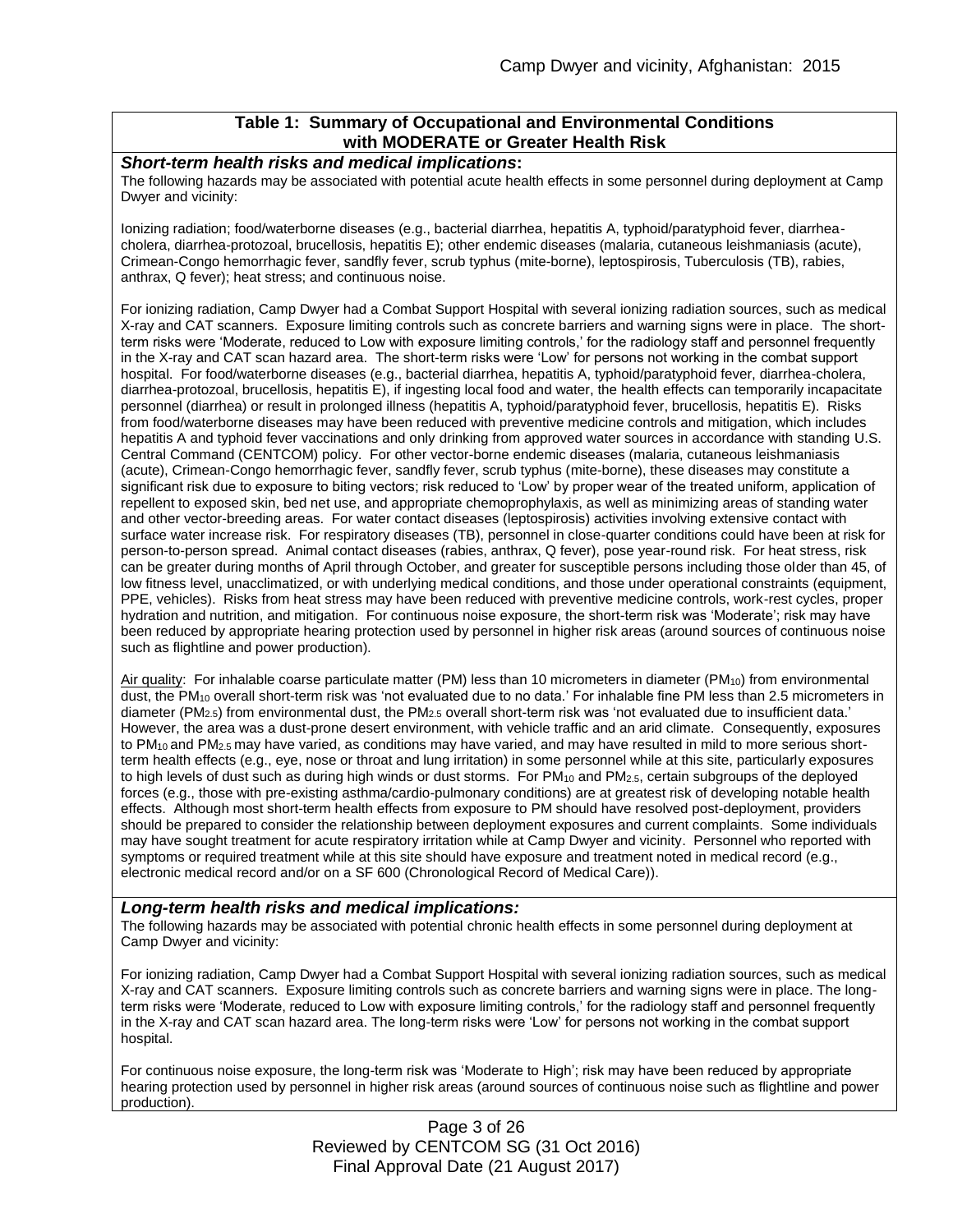### *Long-term health risks & medical implications (continued):*

Air quality: For inhalable fine PM less than 2.5 micrometers in diameter ( $PM_{2.5}$ ) from environmental dust, the overall longterm risk was not evaluated because data were insufficient to characterize risk level. Inhalable coarse PM less than 10 micrometers (µm) in diameter (PM<sub>10</sub>) from environmental dust was not evaluated for long-term risk due to no health guidelines. However, the area was a dust-prone desert environment, with vehicle traffic and an arid climate, and conditions may have varied. For inhalational exposure to high levels of dust containing PM<sub>10</sub> and PM<sub>2.5</sub> from high winds or dust storms, it is considered possible that some otherwise healthy personnel, who were exposed for a long-term period to dust and particulate matter, could develop certain health conditions (e.g., reduced lung function, cardiopulmonary disease). Personnel with a history of asthma or cardiopulmonary disease could potentially be more likely to develop such chronic health conditions. While the dust and PM exposures and exposures to burn pits are acknowledged, at this time there were no specific recommended, post-deployment medical surveillance evaluations or treatments. Providers should still consider overall individual health status (e.g., any underlying conditions/susceptibilities) and any potential unique individual exposures (such as burn pits/barrels, incinerators, occupational or specific personal dosimeter data) when assessing individual concerns. Certain individuals may need to be followed/evaluated for specific occupational exposures/injuries (e.g., annual audiograms as part of the medical surveillance for those enrolled in the Hearing Conservation Program; and personnel covered by Respiratory Protection Program and/or Hazardous Waste/Emergency Responders Medical .<br>Surveillance)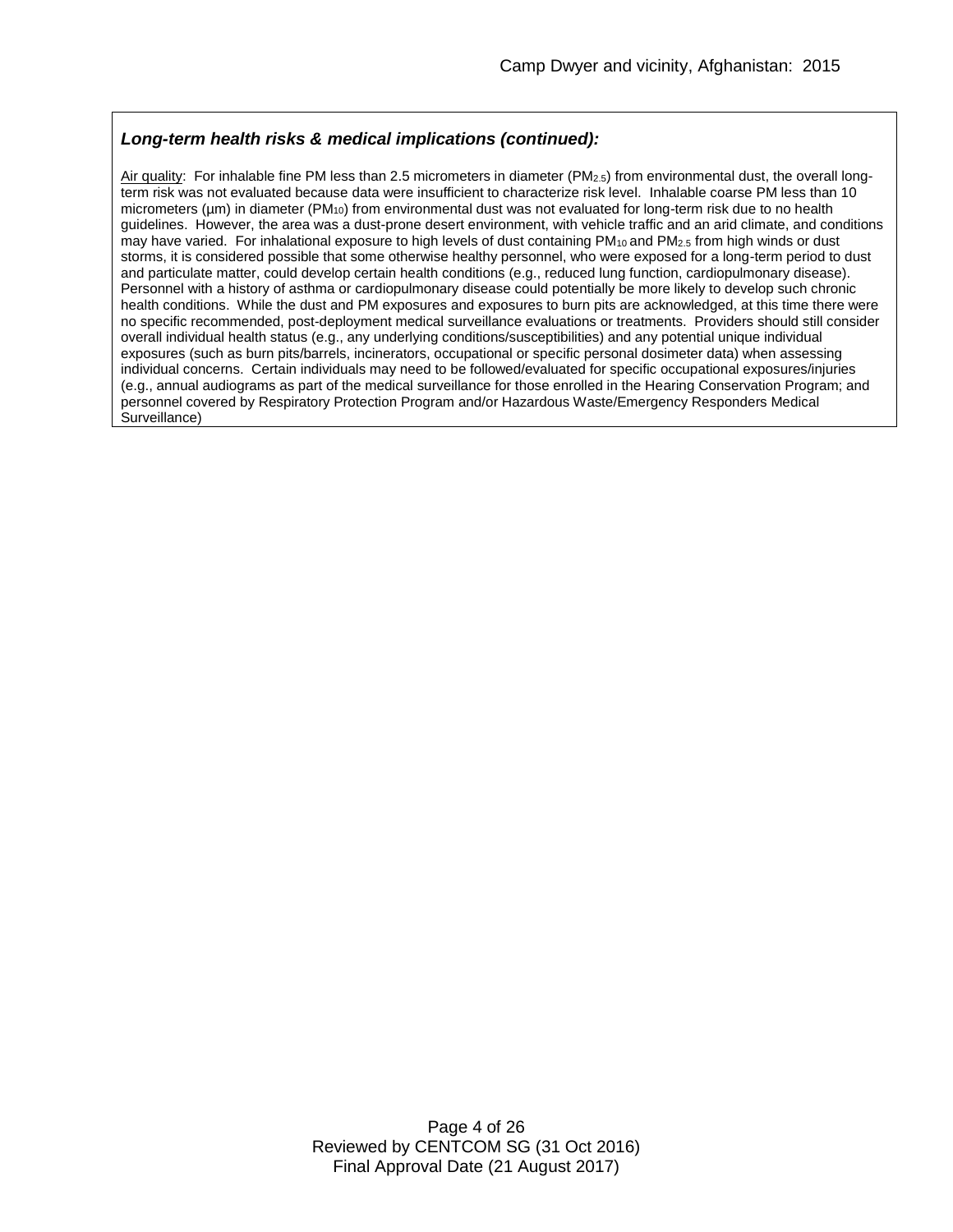| Source of<br><b>Identified Health</b><br>Risk <sup>3</sup>                                | Unmitigated Health Risk Estimate <sup>4</sup>                                                                                                                                                                                                                                                                                                                                                                                                                                                                                                                                                                                                                                                                                                                                                                                                                                                                                                               | <b>Control Measures</b><br>Implemented                                                                                                                 | Residual Health Risk Estimate <sup>4</sup>                                                                                                                                                                                                                                                                                                                                                                                                                                                                                                                                                                                                                                                                                                                                                                                                                                    |
|-------------------------------------------------------------------------------------------|-------------------------------------------------------------------------------------------------------------------------------------------------------------------------------------------------------------------------------------------------------------------------------------------------------------------------------------------------------------------------------------------------------------------------------------------------------------------------------------------------------------------------------------------------------------------------------------------------------------------------------------------------------------------------------------------------------------------------------------------------------------------------------------------------------------------------------------------------------------------------------------------------------------------------------------------------------------|--------------------------------------------------------------------------------------------------------------------------------------------------------|-------------------------------------------------------------------------------------------------------------------------------------------------------------------------------------------------------------------------------------------------------------------------------------------------------------------------------------------------------------------------------------------------------------------------------------------------------------------------------------------------------------------------------------------------------------------------------------------------------------------------------------------------------------------------------------------------------------------------------------------------------------------------------------------------------------------------------------------------------------------------------|
| <b>AIR</b>                                                                                |                                                                                                                                                                                                                                                                                                                                                                                                                                                                                                                                                                                                                                                                                                                                                                                                                                                                                                                                                             |                                                                                                                                                        |                                                                                                                                                                                                                                                                                                                                                                                                                                                                                                                                                                                                                                                                                                                                                                                                                                                                               |
| Particulate<br>matter less than<br>10 micrometers<br>in diameter<br>$(PM_{10})$           | Short-term: No data to evaluate.<br>Acute health effects (e.g., upper<br>respiratory tract irritation) may occur<br>and may be more pronounced during<br>peak days. More serious effects are<br>possible in susceptible persons (e.g.,<br>those with asthma/pre-existing<br>respiratory diseases).<br>Long-term: No available health                                                                                                                                                                                                                                                                                                                                                                                                                                                                                                                                                                                                                        |                                                                                                                                                        | Short-term: No data to evaluate.<br>Acute health effects (e.g., upper<br>respiratory tract irritation) may occur<br>and may be more pronounced during<br>peak days. More serious effects are<br>possible in susceptible persons (e.g.,<br>those with asthma/pre-existing<br>respiratory diseases).<br>Long-term: No health guidelines                                                                                                                                                                                                                                                                                                                                                                                                                                                                                                                                         |
| Particulate<br>matter less than<br>2.5 micrometers<br>in diameter<br>(PM <sub>2.5</sub> ) | guidelines<br>Short-term: Data were insufficient to<br>characterize risk level. A majority of<br>the time mild acute (short-term) health<br>effects are anticipated; certain peak<br>levels may produce mild eye, nose, or<br>throat irritation in some personnel and<br>pre-existing health conditions (e.g.,<br>asthma, or cardiopulmonary diseases)<br>may be exacerbated.<br>Long-term: Data were insufficient to<br>characterize risk level. A small<br>percentage of personnel may be at<br>increased risk for developing chronic<br>conditions, particularly those more<br>susceptible to acute effects (e.g.,<br>those with asthma/pre-existing<br>respiratory diseases).                                                                                                                                                                                                                                                                           | Limiting strenuous<br>physical activities when air<br>quality is especially poor;<br>and actions such as<br>closing tent flaps,<br>windows, and doors. | Short-term: Data were insufficient to<br>characterize risk level. A majority of<br>the time mild acute (short-term) health<br>effects are anticipated; certain peak<br>levels may produce mild eye, nose, or<br>throat irritation in some personnel and<br>pre-existing health conditions (e.g.,<br>asthma, or cardiopulmonary diseases)<br>may be exacerbated.<br>Long-term: Data were insufficient to<br>characterize risk level. A small<br>percentage of personnel may be at<br>increased risk for developing chronic<br>conditions, particularly those more<br>susceptible to acute effects (e.g.,<br>those with asthma/pre-existing<br>respiratory diseases).                                                                                                                                                                                                           |
| <b>Military Unique</b>                                                                    |                                                                                                                                                                                                                                                                                                                                                                                                                                                                                                                                                                                                                                                                                                                                                                                                                                                                                                                                                             |                                                                                                                                                        |                                                                                                                                                                                                                                                                                                                                                                                                                                                                                                                                                                                                                                                                                                                                                                                                                                                                               |
| lonizing<br>Radiation                                                                     | Short-term: Low to Moderate. Camp<br>Dwyer had a combat support hospital<br>with several ionizing radiation sources.<br>lonizing radiation was emitted from<br>medical X-ray and computed<br>tomography (CAT) scanners.<br>Exposure limiting controls such as<br>concrete barriers and warning signs<br>were in place. A Radiological Health<br>Risk Assessment, published 4 April<br>2013, concluded no individual received<br>an exposure in excess of 0.15<br>roentgen equivalent man (rem).<br>Short-term risks: Low for persons not<br>working in the combat support<br>hospital. Moderate, reduced to Low<br>with exposure limiting controls, for the<br>radiology staff and personnel<br>frequently in the X-ray and CAT scan<br>hazard area.<br>Long-term: Low to Moderate. Low for<br>persons not working in the combat<br>support hospital. Moderate, reduced<br>to Low with exposure limiting controls,<br>for the radiology staff and personnel | <b>Exposure limiting controls</b><br>such as concrete barriers<br>and posted warning signs.                                                            | Short-term: Low. Camp Dwyer had a<br>combat support hospital with several<br>ionizing radiation sources. lonizing<br>radiation was emitted from medical<br>X-ray and CAT scanners. Exposure<br>limiting controls such as concrete<br>barriers and warning signs were in<br>place. A Radiological Health Risk<br>Assessment, published 4 April 2013,<br>concluded no individual received an<br>exposure in excess of 0.15 rem.<br>Short-term risks: Low for persons not<br>working in the combat support<br>hospital. Moderate, reduced to Low<br>with exposure limiting controls, for the<br>radiology staff and personnel<br>frequently in the X-ray and CAT scan<br>hazard area.<br>Long-term: Low. Low for persons not<br>working in the combat support<br>hospital. Moderate, reduced to Low<br>with exposure limiting controls, for the<br>radiology staff and personnel |

|  |  |  |  | Table 2. Population-Based Health Risk Estimates—Camp Dwyer and vicinity <sup>1, 2</sup> |  |  |  |
|--|--|--|--|-----------------------------------------------------------------------------------------|--|--|--|
|--|--|--|--|-----------------------------------------------------------------------------------------|--|--|--|

Page 5 of 26 Reviewed by CENTCOM SG (31 Oct 2016) Final Approval Date (21 August 2017)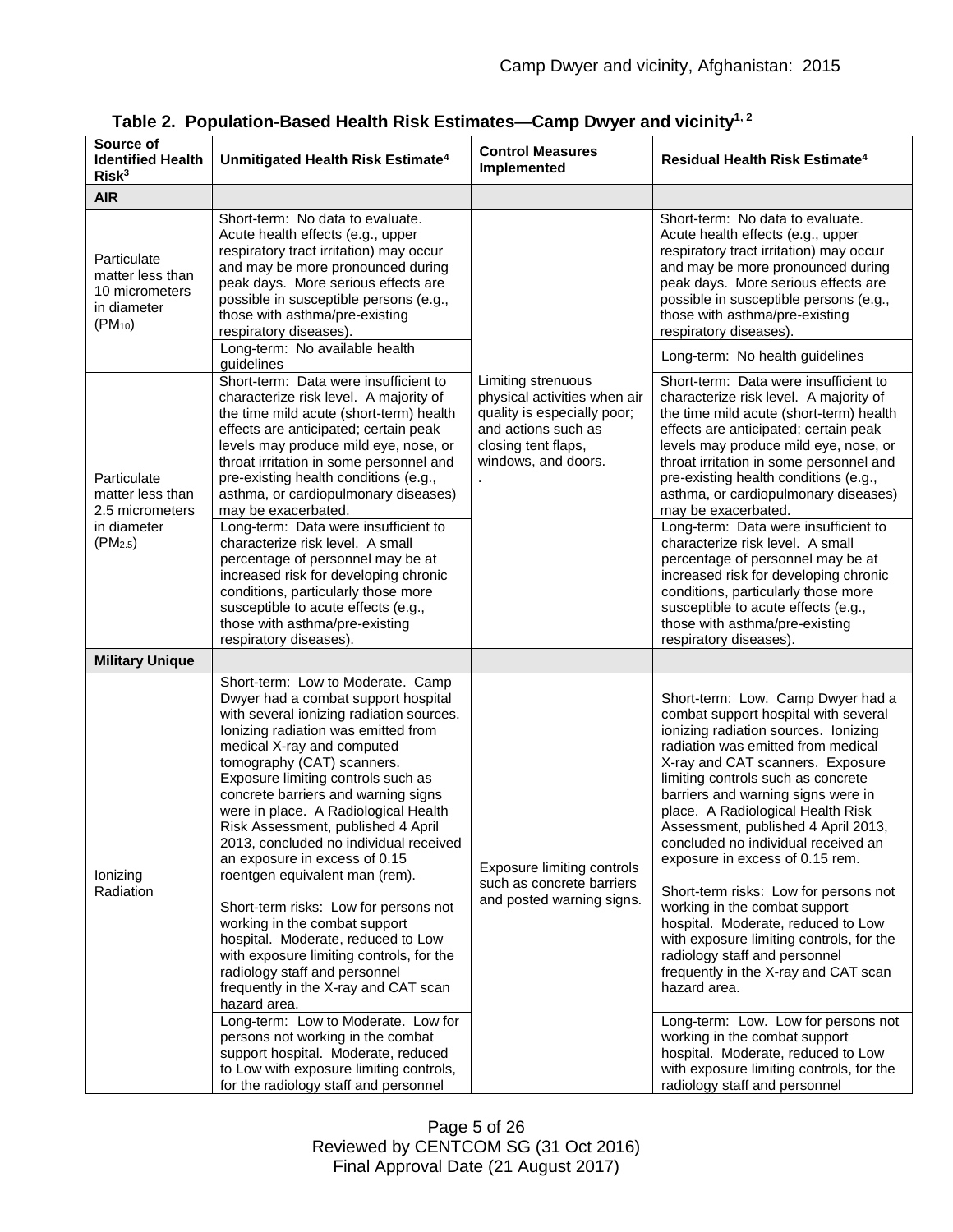| Source of<br><b>Identified Health</b><br>Risk <sup>3</sup>       | Unmitigated Health Risk Estimate <sup>4</sup>                                                                                                                                                                                                                                                                                                                                                  | <b>Control Measures</b><br>Implemented                                                                                                                                                                                                                                                                  | Residual Health Risk Estimate <sup>4</sup>                                                                                                                                                                 |
|------------------------------------------------------------------|------------------------------------------------------------------------------------------------------------------------------------------------------------------------------------------------------------------------------------------------------------------------------------------------------------------------------------------------------------------------------------------------|---------------------------------------------------------------------------------------------------------------------------------------------------------------------------------------------------------------------------------------------------------------------------------------------------------|------------------------------------------------------------------------------------------------------------------------------------------------------------------------------------------------------------|
|                                                                  | frequently in the X-ray and CAT scan<br>hazard area.                                                                                                                                                                                                                                                                                                                                           |                                                                                                                                                                                                                                                                                                         | frequently in the X-ray and CAT scan<br>hazard area                                                                                                                                                        |
| <b>ENDEMIC</b><br><b>DISEASE</b>                                 |                                                                                                                                                                                                                                                                                                                                                                                                |                                                                                                                                                                                                                                                                                                         |                                                                                                                                                                                                            |
| Food<br>borne/Waterborne<br>(e.g., diarrhea-<br>bacteriological) | Short-term: Variable; High (bacterial<br>diarrhea, hepatitis A, typhoid fever) to<br>Moderate (diarrhea-cholera, diarrhea-<br>protozoal, brucellosis, hepatitis E) to<br>Low (polio) if ingesting local<br>food/water, the health effects can<br>temporarily incapacitate personnel<br>(diarrhea) or result in prolonged illness<br>(hepatitis A, Typhoid fever, hepatitis E,<br>brucellosis). | Preventive measures<br>include Hepatitis A and<br>Typhoid fever vaccination<br>and consumption of food<br>and water only from<br>approved sources.                                                                                                                                                      | Short-term: Low to none                                                                                                                                                                                    |
|                                                                  | Long-term: none identified                                                                                                                                                                                                                                                                                                                                                                     |                                                                                                                                                                                                                                                                                                         | Long-term: No data available                                                                                                                                                                               |
| Arthropod Vector<br>Borne                                        | Short-term: Variable; High for malaria,<br>Preventive measures<br>Moderate for leishmaniasis -<br>include proper wear of<br>treated uniform,<br>cutaneous (acute), Crimean-Congo<br>hemorrhagic fever, sandfly fever,<br>typhus-miteborne; and Low for, the<br>exposed skin, bed net<br>plague and West Nile fever.                                                                            | application of repellent to<br>use, minimizing areas of                                                                                                                                                                                                                                                 | Short-term: Low                                                                                                                                                                                            |
|                                                                  | Long-term: Low for Leishmaniasis-<br>visceral infection.                                                                                                                                                                                                                                                                                                                                       | standing water and<br>appropriate<br>chemoprophylaxis.                                                                                                                                                                                                                                                  | Long-term: No data available                                                                                                                                                                               |
| Water-Contact                                                    | Short-term: Moderate for leptospirosis                                                                                                                                                                                                                                                                                                                                                         | Recreational swimming in<br>surface waters not likely in                                                                                                                                                                                                                                                | Short-term: Low for leptospirosis.                                                                                                                                                                         |
| (e.g., wading,<br>swimming)                                      | Long-term: No data available                                                                                                                                                                                                                                                                                                                                                                   | this area of Afghanistan<br>during this time period.                                                                                                                                                                                                                                                    | Long-term: No data available                                                                                                                                                                               |
| Respiratory                                                      | Short-term: Variable; Moderate for<br>tuberculosis (TB) to Low for<br>meningococcal meningitis.                                                                                                                                                                                                                                                                                                | Providing adequate living<br>and work space; medical                                                                                                                                                                                                                                                    | Short-term: Low                                                                                                                                                                                            |
|                                                                  | Long-term: No data available                                                                                                                                                                                                                                                                                                                                                                   | screening; vaccination.                                                                                                                                                                                                                                                                                 | Long-term: No data available                                                                                                                                                                               |
| <b>Animal Contact</b>                                            | Short-term: Variable; Moderate for<br>rabies, anthrax, Q-fever to Low for<br>H5N1 avian influenza.                                                                                                                                                                                                                                                                                             | Prohibiting contact with,<br>adoption, or feeding of<br>feral animals IAW U.S.                                                                                                                                                                                                                          | Short-term: No data available                                                                                                                                                                              |
|                                                                  | Long-term: Low (Rabies)                                                                                                                                                                                                                                                                                                                                                                        | <b>Central Command</b><br>(CENTCOM) General<br>Order (GO) 1B. Risks are<br>further reduced in the<br>event of assessed contact<br>by prompt post-exposure<br>rabies prophylaxis IAW<br>The Center for Disease<br>Control's (CDC) Advisory<br>Committee on<br><b>Immunization Practices</b><br>guidance. | Long-term: No data available                                                                                                                                                                               |
| <b>VENOMOUS</b><br><b>ANIMAL/</b><br><b>INSECTS</b>              |                                                                                                                                                                                                                                                                                                                                                                                                |                                                                                                                                                                                                                                                                                                         |                                                                                                                                                                                                            |
| Snakes,<br>scorpions, and<br>spiders                             | Short-term: Low; If encountered,<br>effects of venom vary with species<br>from mild localized swelling (e.g.,<br>widow spider) to potentially lethal<br>effects (e.g., central Asian saw-scaled<br>viper).                                                                                                                                                                                     | Risk reduced by avoiding<br>contact, proper wear of<br>uniform (especially<br>footwear), and proper and<br>timely treatment.                                                                                                                                                                            | Short-term: Low; If encountered,<br>effects of venom vary with species<br>from mild localized swelling (e.g.,<br>widow spider) to potentially lethal<br>effects (e.g., central Asian saw-scaled<br>viper). |

Page 6 of 26 Reviewed by CENTCOM SG (31 Oct 2016) Final Approval Date (21 August 2017)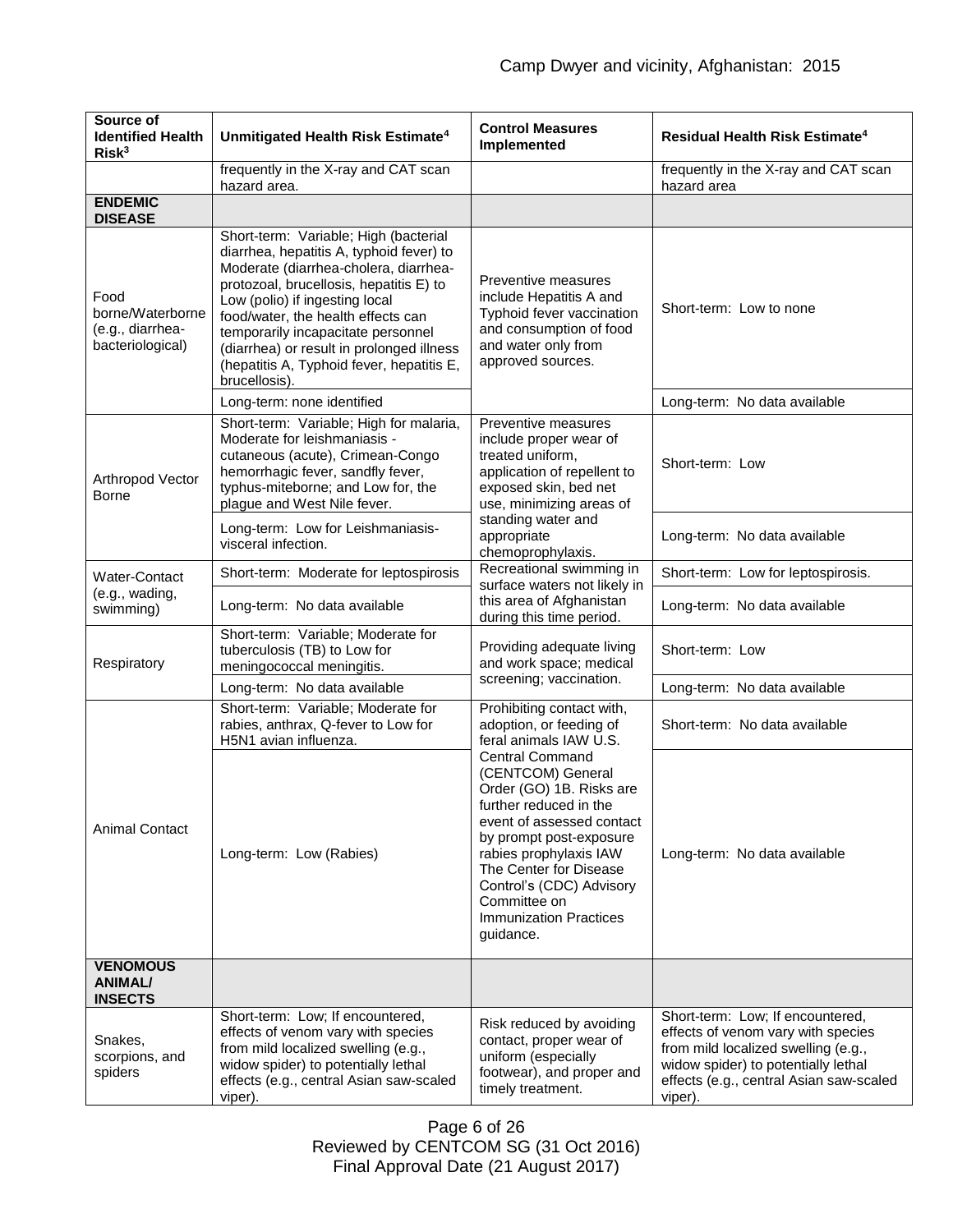| Source of<br><b>Identified Health</b><br>Risk <sup>3</sup> | Unmitigated Health Risk Estimate <sup>4</sup>                                                                                                                                                                                                                                                                                                                                                                                                                                                                                                                                                                       | <b>Control Measures</b><br>Implemented                                                                                                                                                                                                  | Residual Health Risk Estimate <sup>4</sup>                                                                                                                                                                                                                                                                                                                                                                                                                                                                                                                                                                                         |
|------------------------------------------------------------|---------------------------------------------------------------------------------------------------------------------------------------------------------------------------------------------------------------------------------------------------------------------------------------------------------------------------------------------------------------------------------------------------------------------------------------------------------------------------------------------------------------------------------------------------------------------------------------------------------------------|-----------------------------------------------------------------------------------------------------------------------------------------------------------------------------------------------------------------------------------------|------------------------------------------------------------------------------------------------------------------------------------------------------------------------------------------------------------------------------------------------------------------------------------------------------------------------------------------------------------------------------------------------------------------------------------------------------------------------------------------------------------------------------------------------------------------------------------------------------------------------------------|
|                                                            | Long-term: No data available                                                                                                                                                                                                                                                                                                                                                                                                                                                                                                                                                                                        |                                                                                                                                                                                                                                         | Long-term: No data available                                                                                                                                                                                                                                                                                                                                                                                                                                                                                                                                                                                                       |
| <b>HEAT/COLD</b><br><b>STRESS</b>                          |                                                                                                                                                                                                                                                                                                                                                                                                                                                                                                                                                                                                                     |                                                                                                                                                                                                                                         |                                                                                                                                                                                                                                                                                                                                                                                                                                                                                                                                                                                                                                    |
| Heat                                                       | Short-term: Variable; Risk of heat<br>injury is High for April-October, and<br>Low for all other months.<br>Long-term: Low, The long-term risk<br>was Low. However, the risk may be<br>greater to certain susceptible persons-<br>those older (i.e., greater than 45<br>years), in lesser physical shape, or<br>with underlying medical/health<br>conditions.                                                                                                                                                                                                                                                       | Work-rest cycles, proper<br>hydration and nutrition,<br>and Wet-Bulb Globe<br>Temperature (WBGT)<br>monitoring.                                                                                                                         | Short-term: Variable; Risk of heat<br>injury in unacclimatized or susceptible<br>personnel is Moderate for April-<br>October and Low for all others.<br>Long-term: Low, The long-term risk is<br>Low. However, the risk may be<br>greater to certain susceptible persons-<br>those older (i.e., greater than 45<br>years), in lesser physical shape, or<br>with underlying medical/health<br>conditions.                                                                                                                                                                                                                           |
| Cold                                                       | Short-term: Low risk of cold<br>stress/injury.<br>Long-term: Low; Long-term health<br>implications from cold injuries are rare<br>but can occur, especially from more<br>serious injuries such as frost bite.                                                                                                                                                                                                                                                                                                                                                                                                       | Risks from cold stress<br>reduced with protective<br>measures such as use of<br>the buddy system, limiting<br>exposure during cold<br>weather, proper hydration<br>and nutrition, and proper<br>wear of issued protective<br>clothing.  | Short-term: Low risk of cold<br>stress/injury.<br>Long-term: Low; Long-term health<br>implications from cold injuries are rare<br>but can occur, especially from more<br>serious injuries such as frost bite.                                                                                                                                                                                                                                                                                                                                                                                                                      |
| <b>NOISE</b>                                               |                                                                                                                                                                                                                                                                                                                                                                                                                                                                                                                                                                                                                     |                                                                                                                                                                                                                                         |                                                                                                                                                                                                                                                                                                                                                                                                                                                                                                                                                                                                                                    |
| Continuous<br>(Flightline, Power                           | Short-term: Moderate                                                                                                                                                                                                                                                                                                                                                                                                                                                                                                                                                                                                | Hearing protection used<br>by personnel in higher risk                                                                                                                                                                                  | Short-term: Low                                                                                                                                                                                                                                                                                                                                                                                                                                                                                                                                                                                                                    |
| Production)                                                | Long-term: High                                                                                                                                                                                                                                                                                                                                                                                                                                                                                                                                                                                                     | areas                                                                                                                                                                                                                                   | Long-term: Low                                                                                                                                                                                                                                                                                                                                                                                                                                                                                                                                                                                                                     |
| <b>Unique</b><br>Incidents/<br><b>Concerns</b>             |                                                                                                                                                                                                                                                                                                                                                                                                                                                                                                                                                                                                                     |                                                                                                                                                                                                                                         |                                                                                                                                                                                                                                                                                                                                                                                                                                                                                                                                                                                                                                    |
| Fuel/petroleum                                             | Short-term: Low                                                                                                                                                                                                                                                                                                                                                                                                                                                                                                                                                                                                     |                                                                                                                                                                                                                                         | Short-term: Low                                                                                                                                                                                                                                                                                                                                                                                                                                                                                                                                                                                                                    |
| products/<br>industrial<br>chemical spills                 | Long-term: Low                                                                                                                                                                                                                                                                                                                                                                                                                                                                                                                                                                                                      | Secondary containment of<br>fuel storage                                                                                                                                                                                                | Long-term: Low                                                                                                                                                                                                                                                                                                                                                                                                                                                                                                                                                                                                                     |
| Pesticides/Pest                                            | Short-term: Low                                                                                                                                                                                                                                                                                                                                                                                                                                                                                                                                                                                                     | See Section 10.4                                                                                                                                                                                                                        | Short-term: Low                                                                                                                                                                                                                                                                                                                                                                                                                                                                                                                                                                                                                    |
| Control                                                    | Long-term: Low                                                                                                                                                                                                                                                                                                                                                                                                                                                                                                                                                                                                      |                                                                                                                                                                                                                                         | Long-term: Low                                                                                                                                                                                                                                                                                                                                                                                                                                                                                                                                                                                                                     |
| <b>Burn Pits</b>                                           | Short-term: There were no operating<br>burn pits at Camp Dwyer. No samples<br>near/adjacent to any operating burn<br>pits were provided for analysis. Burn<br>pit exposures may vary, and exposure<br>to high levels of $PM_{10}$ and $PM_{2.5}$ in the<br>smoke may also result in mild to more<br>serious short-term health effects (e.g.,<br>eye, nose or throat and lung irritation)<br>in some personnel and certain<br>subgroups, such as those with pre-<br>existing health conditions (e.g.,<br>asthma, or cardiopulmonary diseases),<br>while at this site.<br>Long-term: No data available to<br>evaluate | Control measures may<br>have included locating<br>burn pits downwind of<br>prevailing winds,<br>increased distance from<br>living and working areas<br>when possible, and<br>improved waste<br>segregation and<br>management techniques | Short-term: There were no operating<br>burn pits at Camp Dwyer. No samples<br>near/adjacent to any operating burn<br>pits were provided for analysis. Burn<br>pit exposures may vary, and exposure<br>to high levels of PM <sub>10</sub> and PM <sub>2.5</sub> in the<br>smoke may also result in mild to more<br>serious short-term health effects (e.g.,<br>eye, nose or throat and lung irritation)<br>in some personnel and certain<br>subgroups, such as those with pre-<br>existing health conditions (e.g.,<br>asthma, or cardiopulmonary diseases),<br>while at this site.<br>Long-term: No data available to<br>evaluate. |

Page 7 of 26 Reviewed by CENTCOM SG (31 Oct 2016) Final Approval Date (21 August 2017)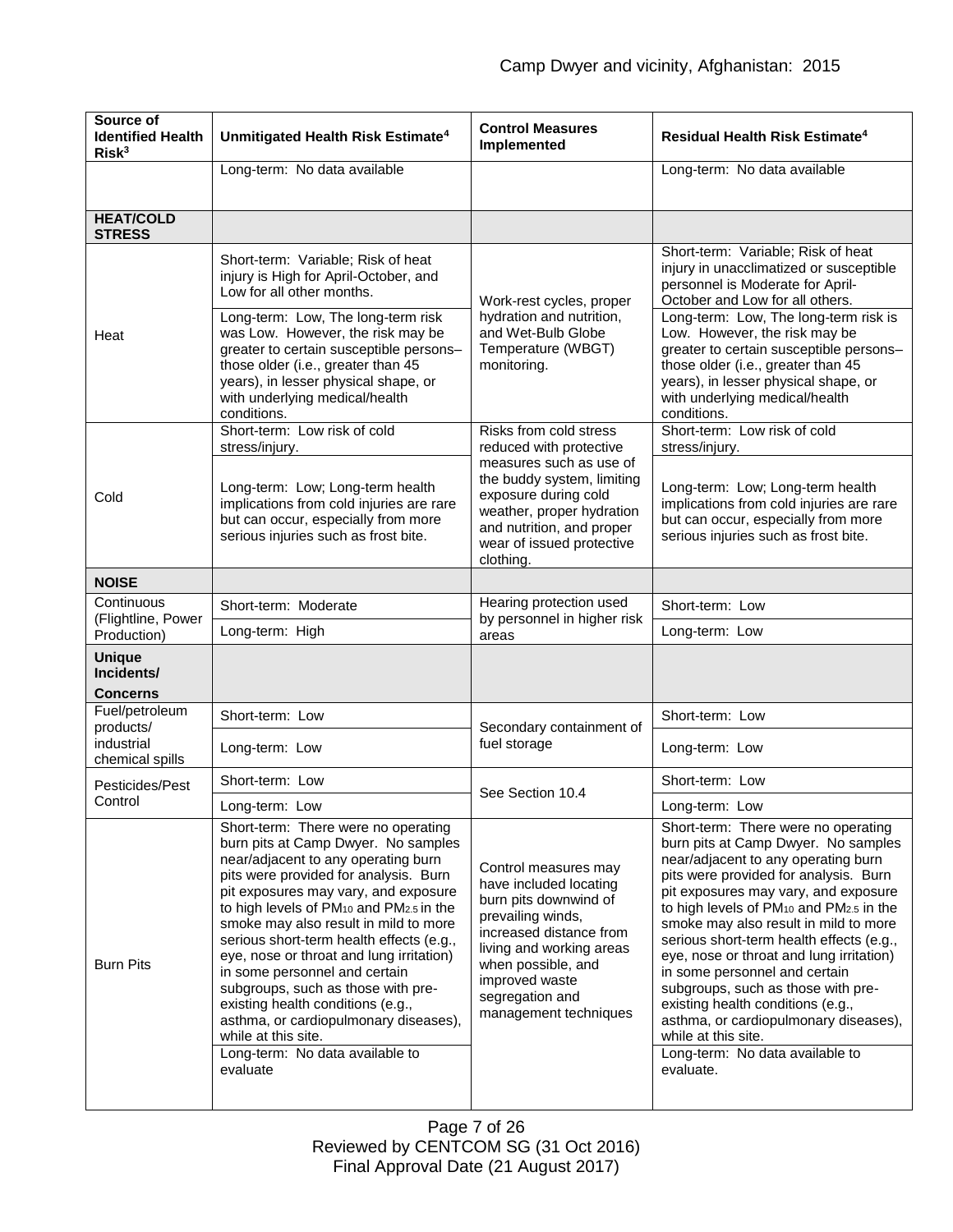| Source of<br>Risk <sup>3</sup> | Identified Health   Unmitigated Health Risk Estimate <sup>4</sup> | <b>Control Measures</b><br>Implemented | Residual Health Risk Estimate <sup>4</sup> |
|--------------------------------|-------------------------------------------------------------------|----------------------------------------|--------------------------------------------|
|                                |                                                                   |                                        |                                            |

<sup>1</sup>This Summary Table provides a qualitative estimate of population-based short and long-term health risks associated with the occupational environment conditions at Camp Dwyer and vicinity. It does not represent an individual exposure profile. Actual individual exposures and health effects depend on many variables. For example, while a chemical may have been present in the environment, if a person did not inhale, ingest, or contact a specific dose of the chemical for adequate duration and frequency, then there may have been no health risk. Alternatively, a person at a specific location may have experienced a unique exposure, which could result in a significant individual exposure. Any such person seeking medical care should have their specific exposure documented in an SF 600.

<sup>2</sup> This assessment is based on specific environmental sampling data and reports obtained from 01 January 2015 through 31 December 2015. Sampling locations are assumed to be representative of exposure points for the camp population but may not reflect all the fluctuations in environmental quality or capture unique exposure incidents.

 $3$ This Summary Table is organized by major categories of identified sources of health risk. It only lists those sub-categories specifically identified and addressed at Camp Dwyer and vicinity. The health risks are presented as Low, Moderate, High or Extremely High for both acute and chronic health effects. The health risk level is based on an assessment of both the potential severity of the health effects that could be caused and probability of the exposure that would produce such health effects. Details can be obtained from the U.S. Army Public Health Command (USAPHC)/Army Public Health Center (APHC). Where applicable, "None Identified" is used when though a potential exposure is identified, and no health risks of either a specific acute or chronic health effects are determined. More detailed descriptions of OEH exposures that are evaluated but determined to pose no health risk are discussed in the following sections of this report.

<sup>4</sup>Health risks in this Summary Table are based on quantitative surveillance thresholds (e.g. endemic disease rates; host/vector/pathogen surveillance) or screening levels (e.g., Military Exposure Guidelines (MEGs)) for chemicals*.* Some previous assessment reports may provide slightly inconsistent health risk estimates because quantitative criteria such as MEGs may have changed since the samples were originally evaluated and/or because this assessment makes use of all historic site data while previous reports may have only been based on a select few samples.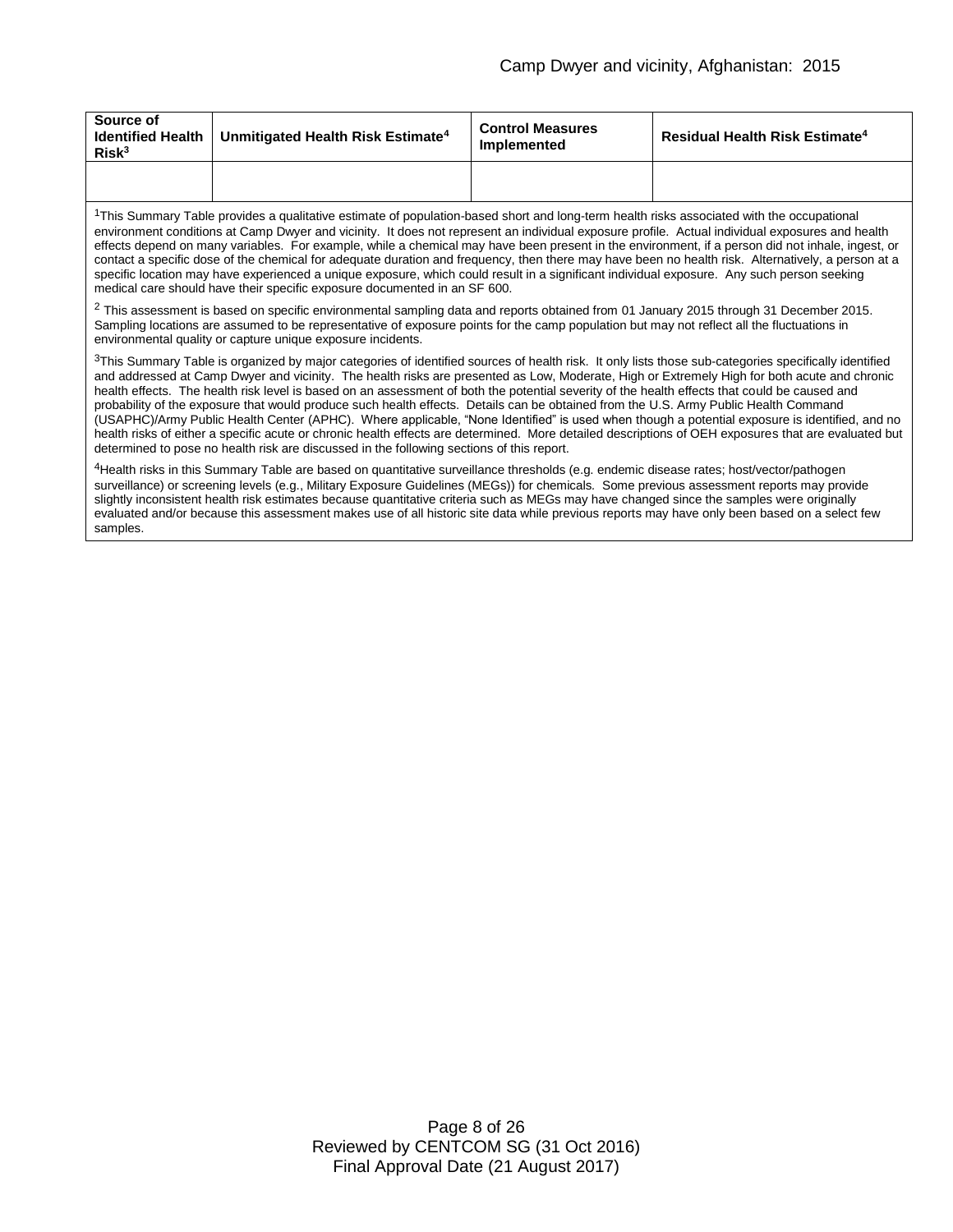# **1 Discussion of Health Risks at Camp Dwyer and Vicinity, Afghanistan by Source**

The following sections provide additional information about the OEH conditions summarized above. All risk assessments were performed using the methodology described in the USAPHC Technical Guide 230 (*Environmental Health Risk Assessment and Chemical Exposure Guidelines for Deployed Military Personnel*) (Reference 4). All OEH risk estimates represent residual risk after accounting for preventive controls in place. Occupational exposures and exposures to endemic diseases are greatly reduced by preventive measures. For environmental exposures related to airborne dust, there are limited preventive measures available, and available measures have little efficacy in reducing exposure to ambient conditions.

The ProUCL version 5.0 software package was used for statistical analyses (Reference 5). Means are followed by standard deviation (SD). Risk characterization was based on the 95% upper confidence level of the arithmetic mean (95% UCL) or the arithmetic mean depending on the quality and quantity of the data being evaluated. The sample mean is an uncertain estimate of the true mean of the population exposure point concentration (PEPC). The 95% UCL reduces the uncertainty inherent in the sample mean and states with a higher level of confidence that the mean PEPC is no greater than the 95% UCL.

# **2 Air**

# 2.1 Site-Specific Sources Identified

Camp Dwyer was situated in a dusty semi-arid desert environment. Inhalational exposure to high levels of dust and PM, such as during high winds or dust storms, may result in mild to more serious short-term health effects (e.g., eye, nose or throat and lung irritation) in some personnel. Additionally, certain subgroups of the deployed forces (e.g., those with pre-existing asthma/cardio pulmonary conditions) are at greatest risk of developing notable health effects.

### 2.2 Particulate matter

Particulate matter is a complex mixture of extremely small particles suspended in the air. The PM includes solid particles and liquid droplets emitted directly into the air by sources such as, power plants, motor vehicles, aircraft, generators, construction activities, fires, and natural windblown dust. The PM can include sand, soil, metals, volatile organic compounds (VOCs), allergens, and other compounds such as nitrates or sulfates that are formed by condensation or transformation of combustion exhaust. The PM composition and particle size vary considerably depending on the source. Generally, PM of health concern is divided into two fractions:  $PM_{10}$ , which includes inhalable coarse particles with a diameter of 10  $\mu$ m or less, and fine particles less than 2.5  $\mu$ m (PM<sub>2.5</sub>), which can reach the deepest regions of the lungs when inhaled. Exposure to excessive PM is linked to a variety of potential health effects.

> Page 9 of 26 Reviewed by CENTCOM SG (31 Oct 2016) Final Approval Date (21 August 2017)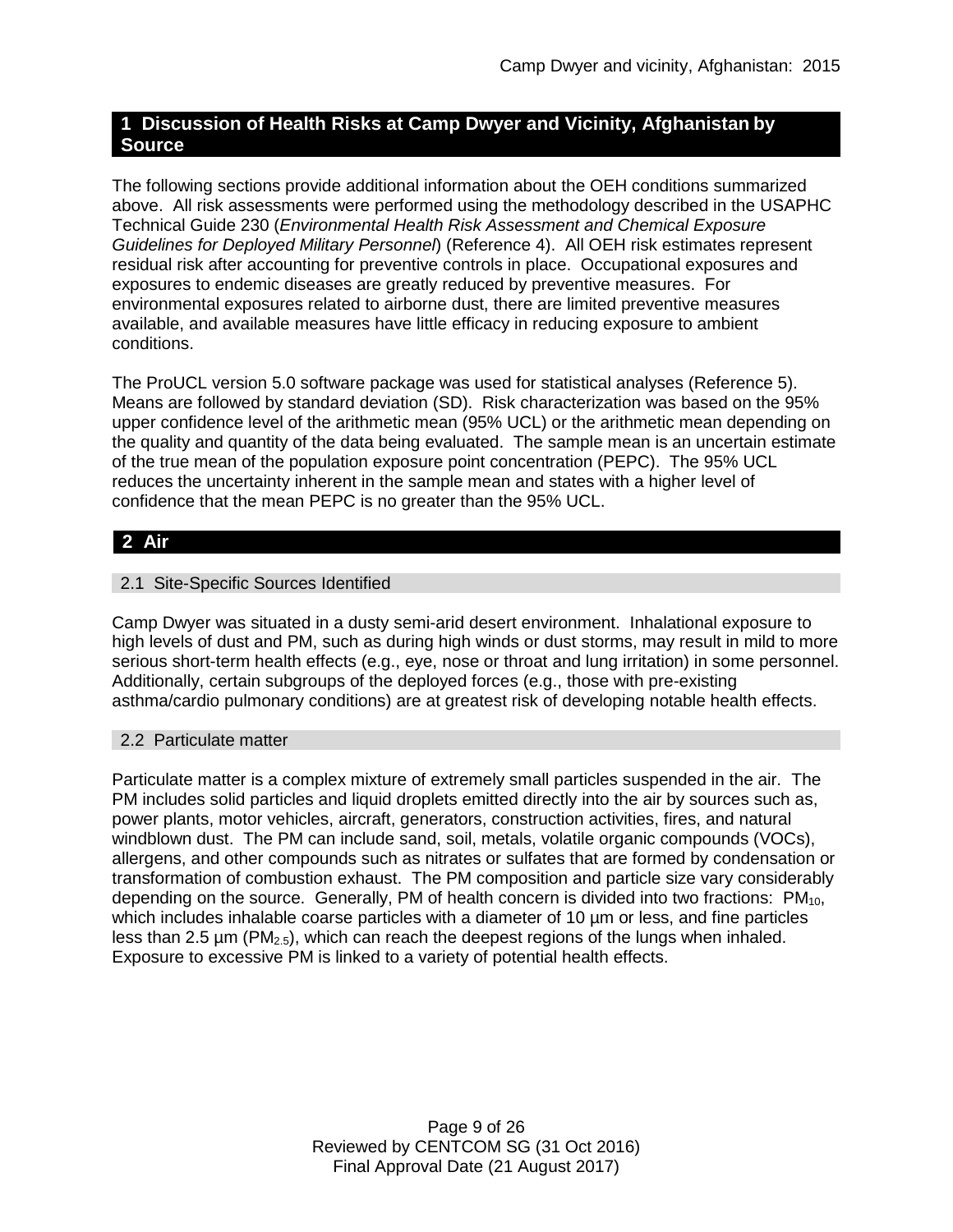### 2.3 Particulate matter, less than 10  $\mu$ m (PM<sub>10</sub>)

2.3.1 Exposure Guidelines:

Short-term (24-hour)  $PM_{10}$  (micrograms per cubic meter, μg/m<sup>3</sup>):

- 
- $\bullet$  Marginal MEG = 420
- $\bullet$  Critical MEG = 600

2.3.2 Sample data/Notes:

No PM<sub>10</sub> samples were provided for analysis between 01 January 2015 and 31 December 2015.

2.3.3 Short-term health risks:

**Not evaluated.** No data to evaluate.

2.3.4 Long-term health risk:

**Not Evaluated-no available health guidelines**. The U.S. Environmental Protection Agency (EPA) has retracted its long-term standard, National Ambient Air Quality Standards (NAAQS), for  $PM_{10}$  due to an inability to clearly link chronic health effects with chronic  $PM_{10}$  exposure levels.

2.4 Particulate Matter, less than 2.5  $\mu$ m (PM<sub>2.5</sub>)

2.4.1 Exposure Guidelines:

Short-term (24-hour)  $PM<sub>2.5</sub>$  ( $\mu q/m<sup>3</sup>$ ):

- Negligible MEG = 65 Negligible MEG = 15
- Marginal MEG = 250 Marginal MEG = 65
- $\bullet$  Critical MEG = 500

 $\therefore$  Long-term (1-year) PM<sub>2.5</sub> MEGs ( $\mu$ g/m<sup>3</sup>):

2.4.2 Sample data/Notes:

A total of four valid PM2.5 air samples were collected from Camp Dwyer in 2015. The range of 24-hour PM<sub>2.5</sub> concentrations was 55  $\mu$ g/m<sup>3</sup> – 383  $\mu$ g/m<sup>3</sup> with an average concentration of 266 μg/m $^3$ .

2.4.3 Short-term health risks:

**Not enough data to evaluate:** The average and maximum concentrations of PM<sub>2.5</sub> in 2015 exceed the 24-hour Marginal MEG; however, there was not enough sample data for further evaluation. Four samples are not sufficient for risk evaluation.

> Page 10 of 26 Reviewed by CENTCOM SG (31 Oct 2016) Final Approval Date (21 August 2017)

Long-term  $PM_{10}$  MEG ( $\mu$ g/m<sup>3</sup>):

• Negligible MEG =  $250$   $\bullet$  Not defined and not available.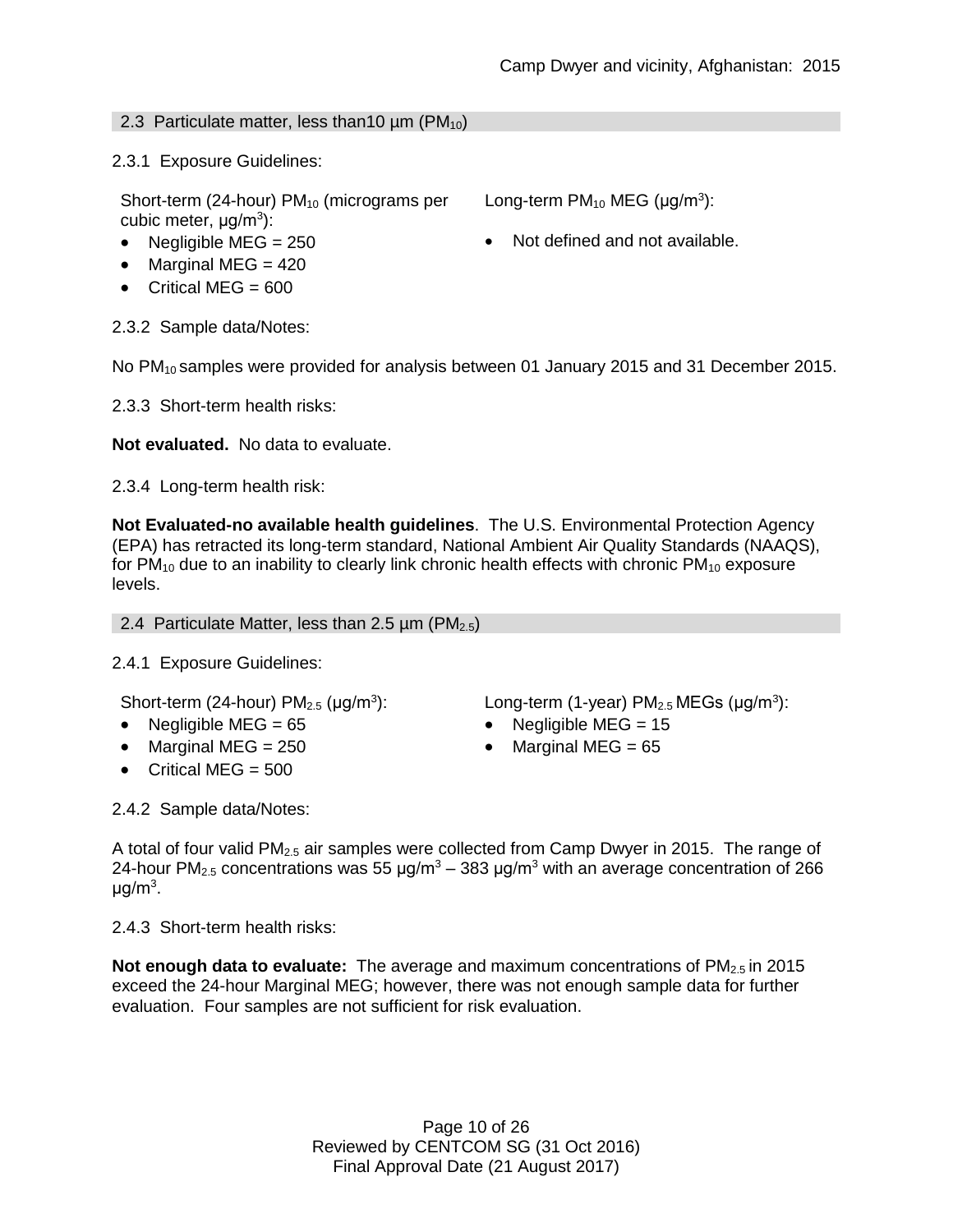# 2.4.4 Long-term health risks:

**Not enough data to evaluate:** The average concentration of PM<sub>2.5</sub> in 2015 exceed the 1-year Marginal MEG; however, there was not enough sample data for further evaluation. Four samples are not sufficient for risk evaluation.

### 2.5 Airborne Metals

2.5.1 Sample data/Notes:

A total of four valid PM2.5 airborne metal samples were collected at Camp Dwyer in 2015. There were no detectable metals in these samples.

2.5.2 Short and long-term health risks:

**Not evaluated.** No parameters were detected to evaluate.

#### 2.6 Volatile Organic Compounds

2.6.1 Sample data/Notes:

No VOC samples were provided for analysis between 01 January 2015 and 31 December 2015.

2.6.2 Short and long-term health risks:

**Not evaluated.** No data to evaluate.

### **3 Soil**

3.1 Site-Specific Sources Identified

#### 3.2 Sample data/Notes:

The primary soil contamination exposure pathways are dermal contact and dust inhalation. Typical parameters analyzed for included semi volatile organic compounds (SVOCs), heavy metals, polychlorinated biphenyls (PCBs), pesticides, and herbicides. If the contaminant was known or suspected, other parameters may have been analyzed for (i.e., total petroleum hydrocarbons (TPH) and polycyclic aromatic hydrocarbons (PAH) near fuel spills). For the risk assessment, personnel are assumed to remain at this location for 6 months to 1 year. No soil samples were provided for analysis between 01 January 2015 and 31 December 2015.

3.3 Short and long-term health risk:

**Not evaluated.** No data to evaluate.

## **4 Water**

In order to assess the health risk to U.S. personnel from exposure to water in theater, the USAPHC identified the most probable exposure pathways. These are based on the administrative information provided on the field data sheets submitted with the samples taken over the time period being evaluated. Based on the information provided from the field, all

> Page 11 of 26 Reviewed by CENTCOM SG (31 Oct 2016) Final Approval Date (21 August 2017)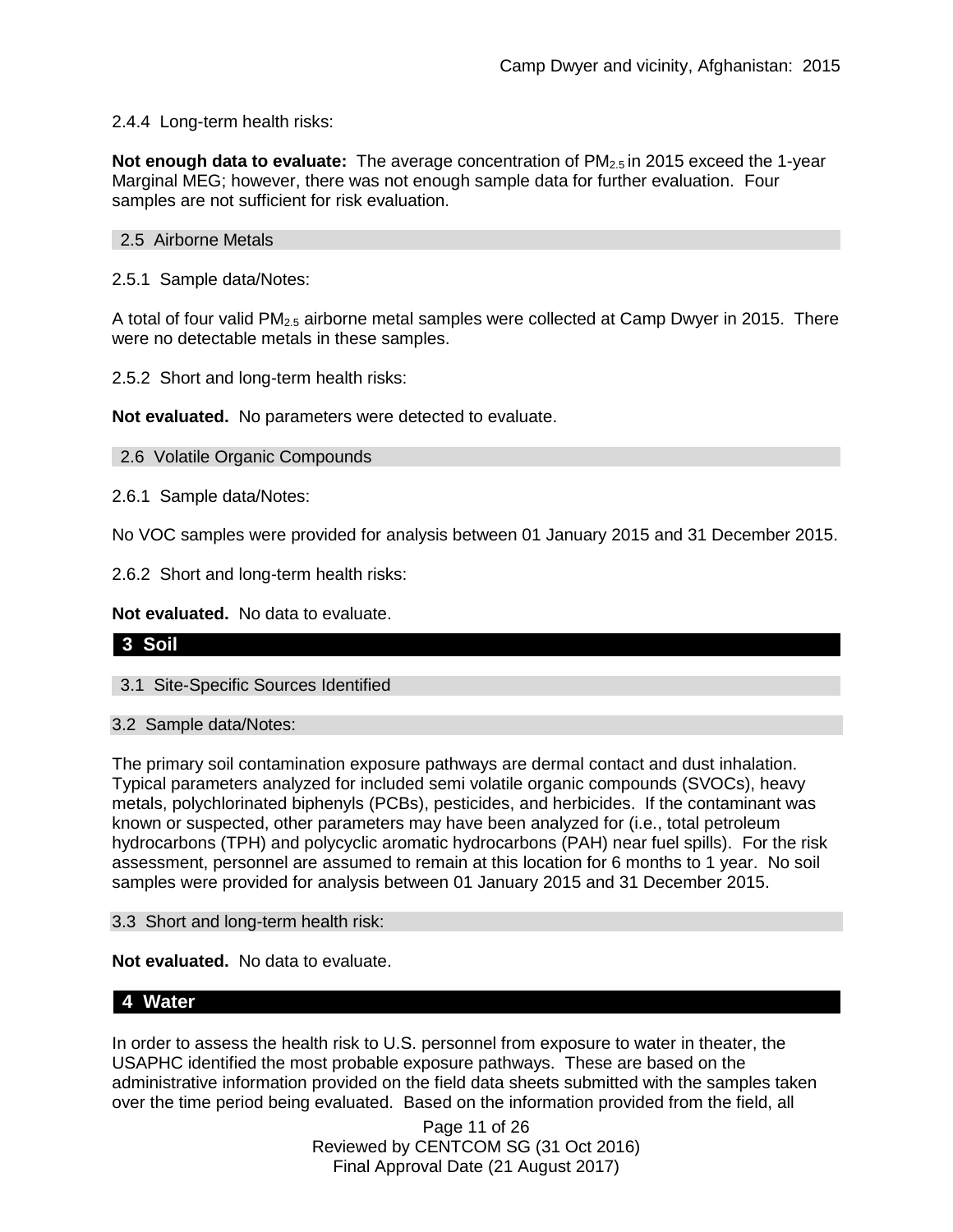samples for untreated water were associated with source water for treatment and no exposure pathways were associated with those samples. Therefore, untreated samples are not assessed as potential health hazards. It is assumed that 100% of all U.S. personnel at Camp Dwyer and vicinity will be directly exposed to reverse osmosis water purification unit (ROWPU) treated and disinfected fresh bulk water, since this classification of water is primarily used for personal hygiene, showering, cooking, and for use at vehicle wash racks. Field data sheets indicate that bottled water is the only approved source of drinking water.

### 4.1 Drinking Water: Bottled or Packaged Water

4.1.1 Site-Specific Sources Identified:

4.1.2 Sample data/Notes:

No bottled water samples were provided for analysis between 01 January 2015 and 31 December 2015.

4.1.3 Short-term and long-term health risks:

**Not evaluated.** No data to evaluate.

4.2 Non-Drinking Water: Disinfected

4.2.1 Site-Specific Sources Identified:

Although the primary route of exposure for most microorganisms is ingestion of contaminated water, dermal exposure to some microorganisms, chemicals, and biologicals may also cause adverse health effects. Complete exposure pathways would include drinking, brushing teeth, personal hygiene, cooking, providing medical and dental care using a contaminated water supply or during dermal contact at vehicle or aircraft wash racks.

4.2.2 Sample data/Notes:

To assess the potential for adverse health effects to troops the following assumptions were made about dose and duration: all U.S. personnel at this location were expected to remain at this site for approximately 1 year. A conservative (protective) assumption is that personnel routinely consumed less than 5 liters per day (L/day) of non-drinking water for up to 365 days (1 year). It is further assumed that control measures and/or personal protective equipment were not used. A total of two disinfected bulk water (non-drinking) samples from Dwyer on 17 December 2015 were evaluated for this health risk assessment. No chemicals were detected at levels above the short- or long-term MEGs.

4.2.3 Short- and long-term health risks:

**None identified based on available sample data.** All collected samples were below the short and long-term Negligible MEGs; however, two samples is a small data set and may not be representative.

> Page 12 of 26 Reviewed by CENTCOM SG (31 Oct 2016) Final Approval Date (21 August 2017)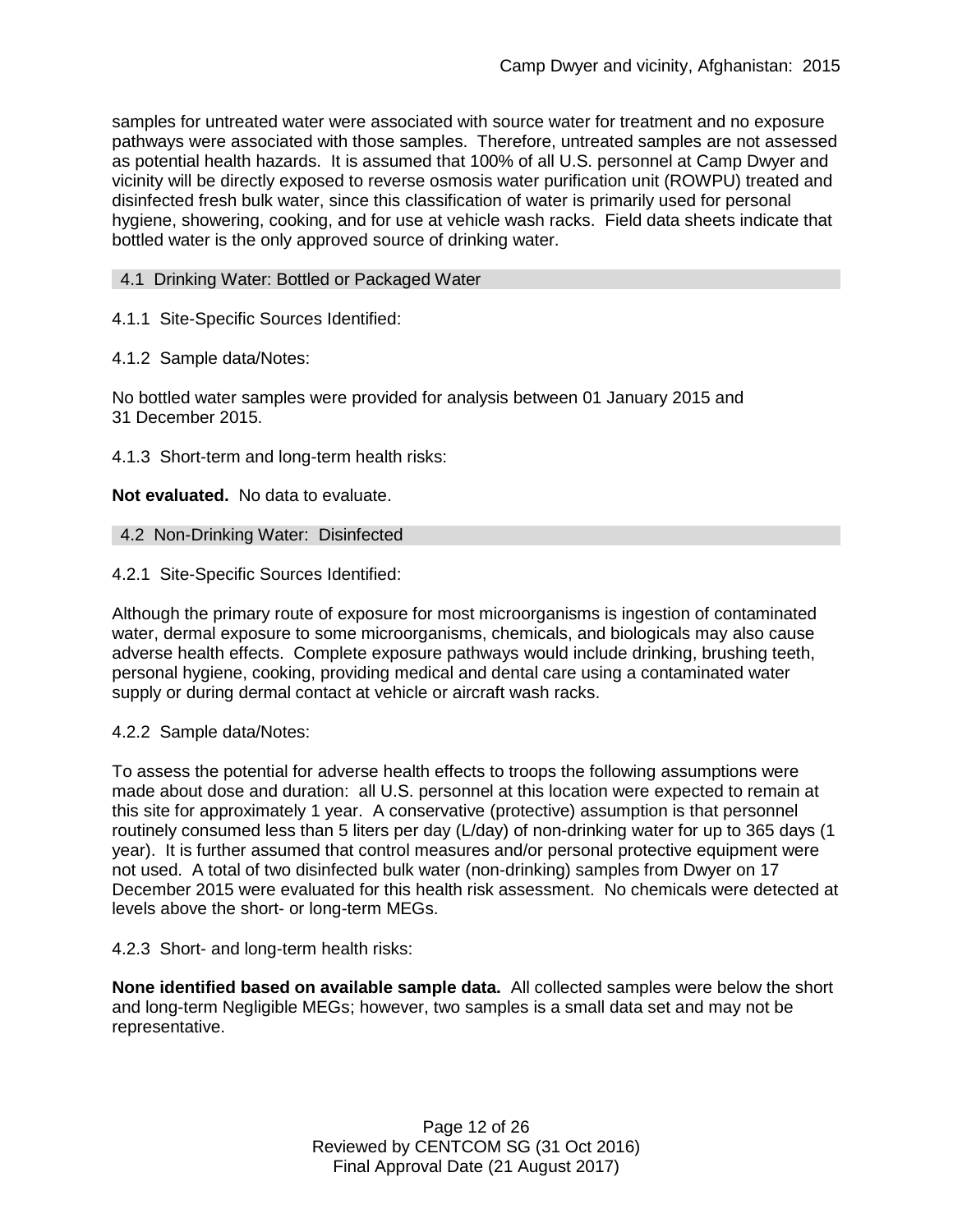# **5 Military Unique**

#### 5.1 Chemical Biological, Radiological, Nuclear (CBRN) Weapons

No specific hazard sources were documented in the Defense Occupational and Environmental Health Readiness System (DOEHRS) or the Military Exposure Surveillance Library (MESL) from 01 January 2015 through 31 December 2015 (References 1 and 5).

#### 5.2 Depleted Uranium (DU)

No specific hazard sources were documented in the DOEHRS or MESL from 01 January 2015 through 31 December 2015 (References 1 and 5).

#### 5.3 Ionizing Radiation

Camp Dwyer had a combat support hospital with several ionizing radiation sources. Ionizing radiation was emitted from medical X-ray and CAT scanners. Exposure limiting controls such as concrete barriers and warning signs were in place. A Radiological Health Risk Assessment, published 4 April 2013, concluded no individual received an exposure in excess of 0.15 rem. The short-term and long-term health risks:

**Low to Moderate**: Low for persons not working in the combat support hospital. Moderate, reduced to Low with exposure limiting controls, for the radiology staff and personnel frequently in the X-ray and CAT scan hazard area. Confidence in the health risk assessment is low (Reference 4, Table 3-6).

#### 5.4 Non-Ionizing Radiation

No specific hazard sources were documented in the DOEHRS or MESL from 01 January 2015 through 31 December 2015 (References 1 and 5).

### **6 Endemic Diseases**

This document lists the endemic diseases reported in the region, its specific health risks and severity and general health information about the diseases. CENTCOM Modification (MOD) 12 (Reference 6) lists deployment requirements, to include immunizations and chemoprophylaxis, in effect during the timeframe of this summary.

#### 6.1 Food borne and Waterborne Diseases

Foodborne and waterborne diseases in the area are transmitted through the consumption of local food and water. Local unapproved food and water sources (including ice) are heavily contaminated with pathogenic bacteria, parasites, and viruses to which most U.S. Service members have little or no natural immunity. Effective host nation disease surveillance does not exist within the country. Only a small fraction of diseases are identified or reported in host nation personnel. Diarrheal diseases are expected to temporarily incapacitate a very high percentage of U.S. personnel within days if local food, water, or ice is consumed. Hepatitis A and typhoid fever infections typically cause prolonged illness in a smaller percentage of unvaccinated personnel. Vaccinations are required for DOD personnel and contractors. In addition, although not specifically assessed in this document, significant outbreaks of viral

> Page 13 of 26 Reviewed by CENTCOM SG (31 Oct 2016) Final Approval Date (21 August 2017)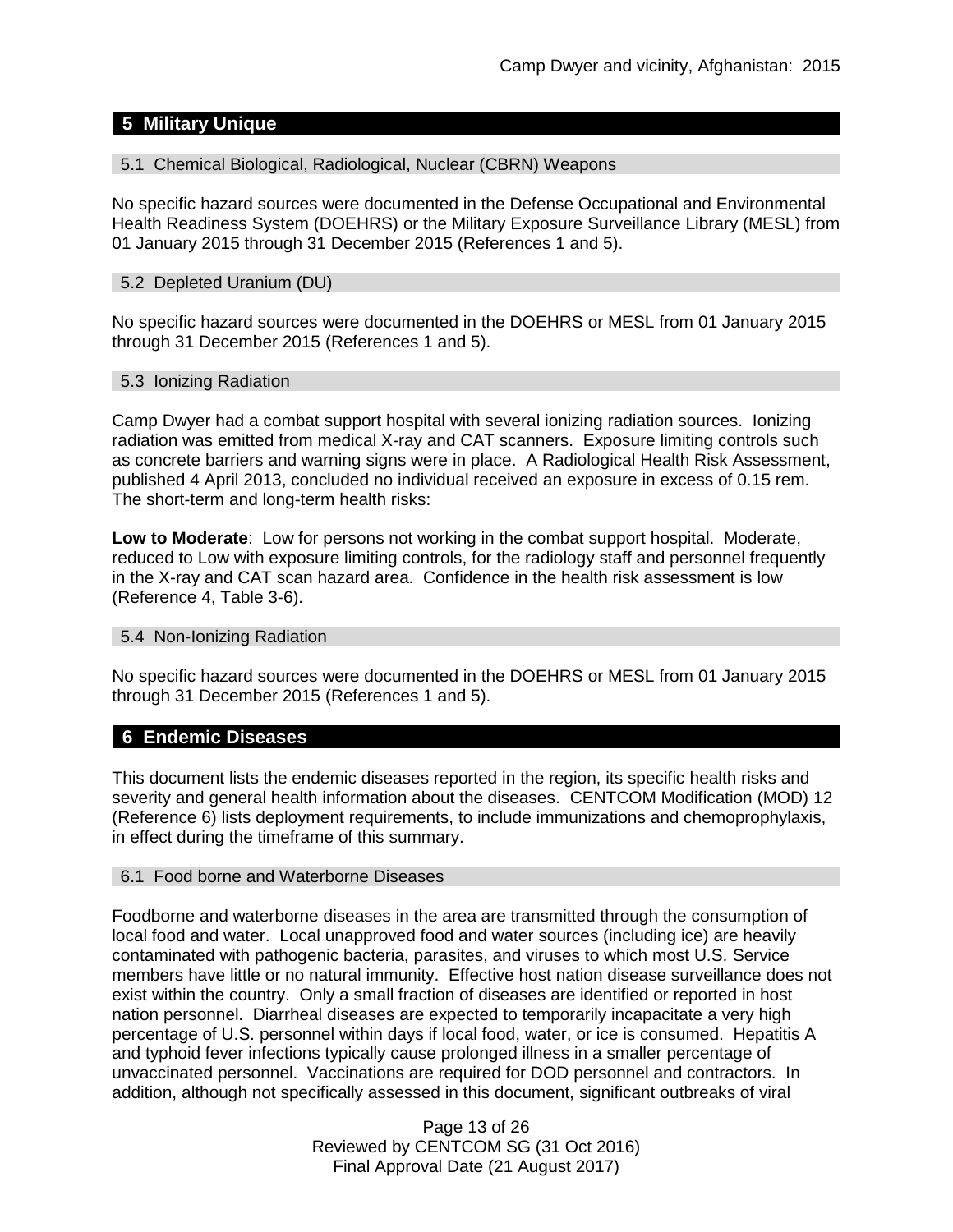gastroenteritis (e.g., norovirus) and food poisoning (e.g., *Bacillus cereus*, *Clostridium perfringens*, *Staphylococcus*) may occur. Key disease risks are summarized below:

Mitigation strategies were in place and included consuming food and water from approved sources, vaccinations (when available), frequent hand washing, and general sanitation practices.

6.1.1 Diarrheal diseases (bacteriological):

**High, mitigated to Low**: Diarrheal diseases are expected to temporarily incapacitate a very high percentage of personnel (potentially over 50% per month) within days if local food, water, or ice is consumed. Field conditions (including lack of hand washing and primitive sanitation) may facilitate person-to-person spread and epidemics. Typically, mild disease treated in outpatient setting; recovery and return to duty in less than 72 hours with appropriate therapy. A small proportion of infections may require greater than 72 hours limited duty or hospitalization.

6.1.2 Hepatitis A, typhoid/paratyphoid fever, and diarrhea-protozoal:

**High, mitigated to Low**: Unmitigated health risk to U.S. personnel is High year round for hepatitis A and typhoid/paratyphoid fever, and Moderate for diarrhea-protozoal. Mitigation was in place to reduce the risks to Low. Hepatitis A, typhoid/paratyphoid fever, and diarrheaprotozoal disease may cause prolonged illness in a small percentage of personnel (less than 1% per month). Although much rarer, other potential diseases in this area that are also considered a Moderate risk include: hepatitis E, diarrhea-cholera, and brucellosis.

### 6.1.3 Polio:

**Low**: Potential health risk to U.S. personnel is Low. Despite a concerted global eradication campaign, poliovirus continues to affect children and adults in Afghanistan, Pakistan, and some African countries. Polio is a highly infectious disease that invades the nervous system. The virus is transmitted by person-to-person, typically by hands, food or water contaminated with fecal matter or through direct contact with the infected person's saliva. An infected person may spread the virus to others immediately before and about 1 to 2 weeks after symptoms appear. The virus can live in an infected person's feces for many weeks. About 90% of people infected have no symptoms, and about 1% have a very severe illness leading to muscle weakness, difficulty breathing, paralysis, and sometimes death. People who do not have symptoms can still pass the virus to others and make them sick.

6.1.4 Short-term Health Risks:

**Low**: The overall unmitigated short-term risk associated with food borne and waterborne diseases are considered High (bacterial diarrhea, hepatitis A, typhoid/paratyphoid fever) to Moderate (diarrhea-cholera, diarrhea-protozoal, brucellosis, hepatitis E,) to Low (polio) if local food or water is consumed. Preventive Medicine measures reduced the risk to Low. Confidence in the health risk estimate is high.

6.1.5 Long-term Health Risks:

# **None identified based on available data.**

Page 14 of 26 Reviewed by CENTCOM SG (31 Oct 2016) Final Approval Date (21 August 2017)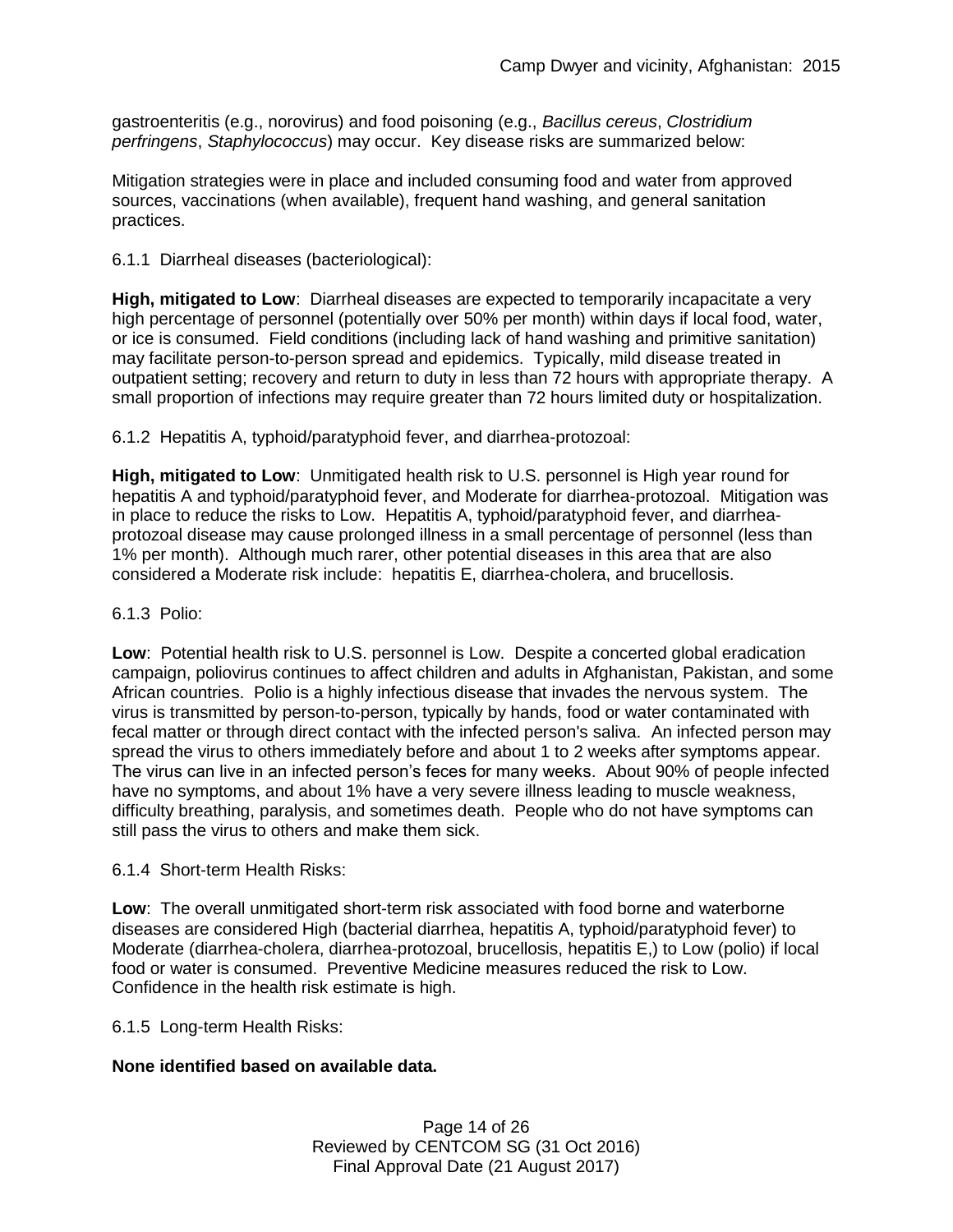### 6.2 Arthropod Vector-Borne Diseases

During the warmer months, the climate and ecological habitat support populations of arthropod vectors, including mosquitoes, ticks, mites, and sandflies. Significant disease transmission is sustained countrywide, including urban areas. Malaria, the major vector-borne health risk in Afghanistan, is capable of debilitating a high percentage of personnel for up to a week or more. Mitigation strategies were in place and included proper wear of treated uniforms, application of repellent to exposed skin, and use of bed nets and chemoprophylaxis (when applicable). Additional methods included the use of pesticides, reduction of pest/breeding habitats, and engineering controls.

#### 6.2.1 Malaria:

**High, mitigated to Low:** Potential unmitigated risk to U.S. personnel is High during warmer months (typically April through November) but reduced to Low with mitigation measures. Malaria incidents are often associated with the presence of agriculture activity, including irrigation systems and standing water, which provide breeding habitats for vectors. A small number of cases may occur among personnel exposed to mosquito (Anopheles spp.) bites. Malaria incidents may cause debilitating febrile illness typically requiring 1 to 7 days of inpatient care, followed by return to duty. Severe cases may require intensive care or prolonged convalescence.

#### 6.2.2 Leishmaniasis:

**Moderate, mitigated to Low**: The disease risk is Moderate during the warmer months when sandflies are most prevalent, but reduced to Low with mitigation measures. Leishmaniasis is transmitted by sandflies. There are two forms of the disease; cutaneous (acute form) and visceral (a more latent form of the disease). The leishmaniasis parasites may survive for years in infected individuals and this infection may go unrecognized by physicians in the United States when infections become symptomatic years later. Cutaneous infection is unlikely to be debilitating, though lesions may be disfiguring. Visceral leishmaniasis disease can cause severe febrile illness, which typically requires hospitalization with convalescence over 7 days.

### 6.2.3 Crimean-Congo hemorrhagic fever:

**Moderate, mitigated to Low**: Unmitigated risk is Moderate, but reduced to Low with mitigation measures. Crimean-Congo hemorrhagic fever occurs in rare cases (less than 0.1% per month attack rate in indigenous personnel) and is transmitted by tick bites or occupational contact with blood or secretions from infected animals. The disease typically requires intensive care with fatality rates from 5% to 50%.

### 6.2.4 Sandfly fever:

**Moderate, mitigated to Low**: Sandfly fever has a Moderate risk with potential disease rates from 1% to 10% per month under worst case conditions. Mitigation measures reduced the risk to Low. The disease is transmitted by sandflies and occurs more commonly in children though adults are still at risk. Sandfly fever disease typically resulted in debilitating febrile illness requiring 1 to 7 days of supportive care followed by return to duty.

> Page 15 of 26 Reviewed by CENTCOM SG (31 Oct 2016) Final Approval Date (21 August 2017)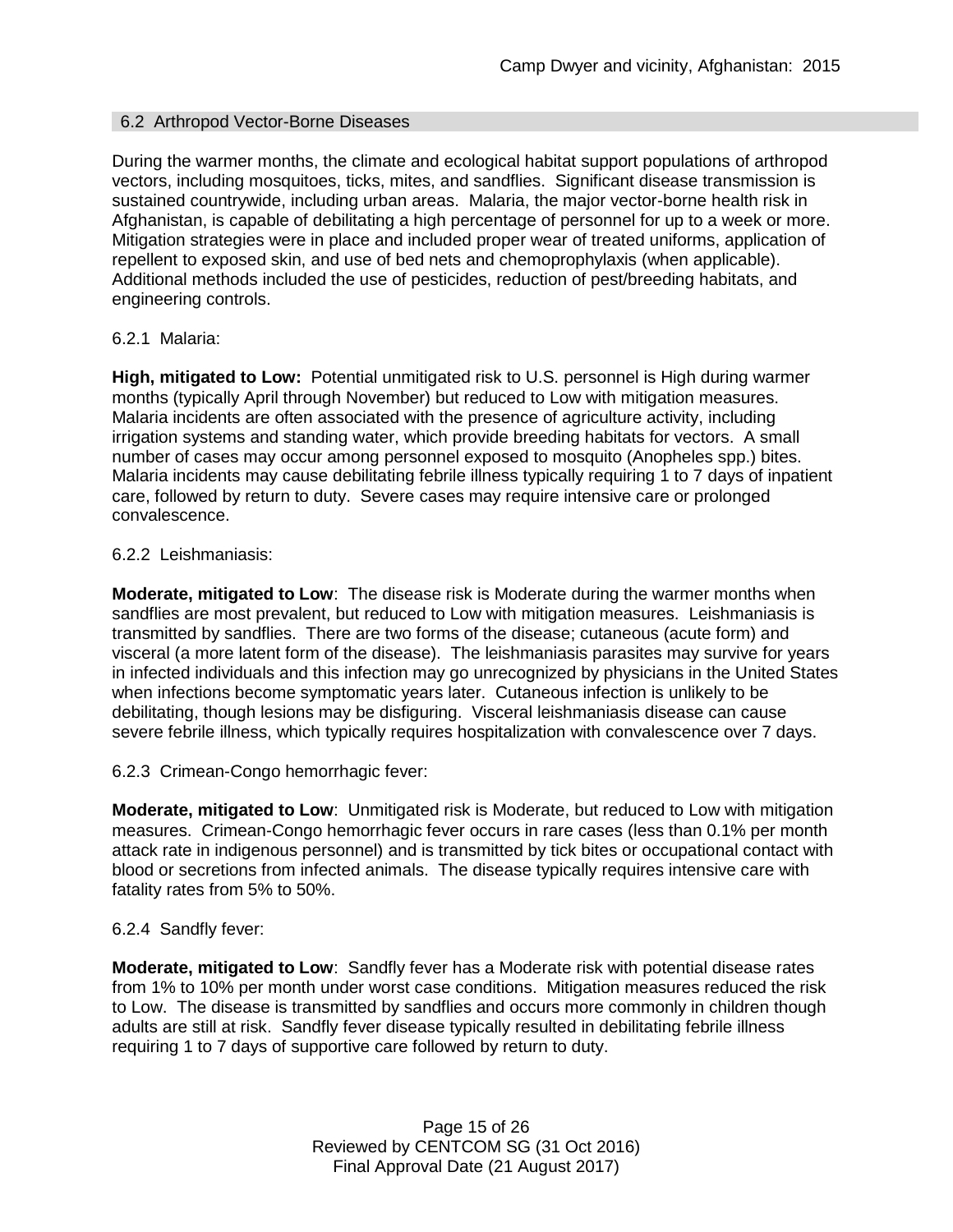# 6.2.5 Plague:

**Low:** Potential health risk to U.S. personnel is Low year round. Bubonic plague typically occurred as sporadic cases among people who encounter wild rodents and their fleas during work, hunting, or camping activities. Outbreaks of human plague are rare and typically occur in crowded urban settings associated with large increases in infected commensal rats (*Rattus rattus*) and their flea populations. Some untreated cases of bubonic plague may develop into secondary pneumonic plague. Respiratory transmission of pneumonic plague is rare but has the potential to cause significant outbreaks. Close contact is usually required for transmission. In situations where respiratory transmission of plague is suspected, weaponized agent must be considered. Extremely rare cases (less than 0.01% per month attack rate) could occur. Incidence could result in potentially severe illness, which may require more than 7 days of hospitalization and convalescence.

# 6.2.6 Mite-borne Typhus (scrub typhus**):**

**Moderate, mitigated to Low:** Potential health risk to U.S. personnel is Moderate during warmer months (typically March through November) when vector activity is highest. Mitigation measures reduced the risk to Low. Miteborne typhus is a significant cause of febrile illness in local populations with rural exposures in areas where the disease is endemic. Large outbreaks have occurred when non-indigenous personnel such as military forces enter areas with established local transmission. The disease is transmitted by the larval stage of trombiculid mites (chiggers), which are typically found in areas of grassy or scrubby vegetation, often in areas, which have undergone clearing and regrowth. Habitats may include sandy beaches, mountain deserts, cultivated rice fields, and rain forests. Although data are insufficient to assess potential disease rates, attack rates can be very high (over 50%) in groups of personnel exposed to heavily infected "mite islands" in focal areas. The disease can cause debilitating febrile illness typically requiring 1 to 7 days of inpatient care, followed by return to duty.

### 6.2.7 West Nile fever:

**Low**: West Nile fever is present. The disease is maintained by the bird population and transmitted to humans via mosquito vector. Typically, infections in young, healthy adults were asymptomatic although fever, headache, tiredness, body aches (occasionally with a skin rash on trunk of body), and swollen lymph glands can occurred. This disease is associated with a Low risk estimate.

6.2.8 Short-term health risks:

**Low:** The unmitigated health risk estimate is High for malaria (infection rate of less than 1% per month), Moderate for leishmaniasis-cutaneous (acute), Crimean-Congo hemorrhagic fever, sandfly fever, typhus-miteborne; and Low for, the plague and West Nile fever. Health risk is reduced to Low by proper wear of the uniform, application of repellent to exposed skin, and appropriate chemoprophylaxis. Confidence in health risk estimate was high.

6.2.9 Long-term health risks:

**Low:** The unmitigated risk is Moderate for leishmaniasis-visceral (chronic). Risk is reduced to Low by proper wear of the uniform and application of repellent to exposed skin. Confidence in the risk estimate is high.

> Page 16 of 26 Reviewed by CENTCOM SG (31 Oct 2016) Final Approval Date (21 August 2017)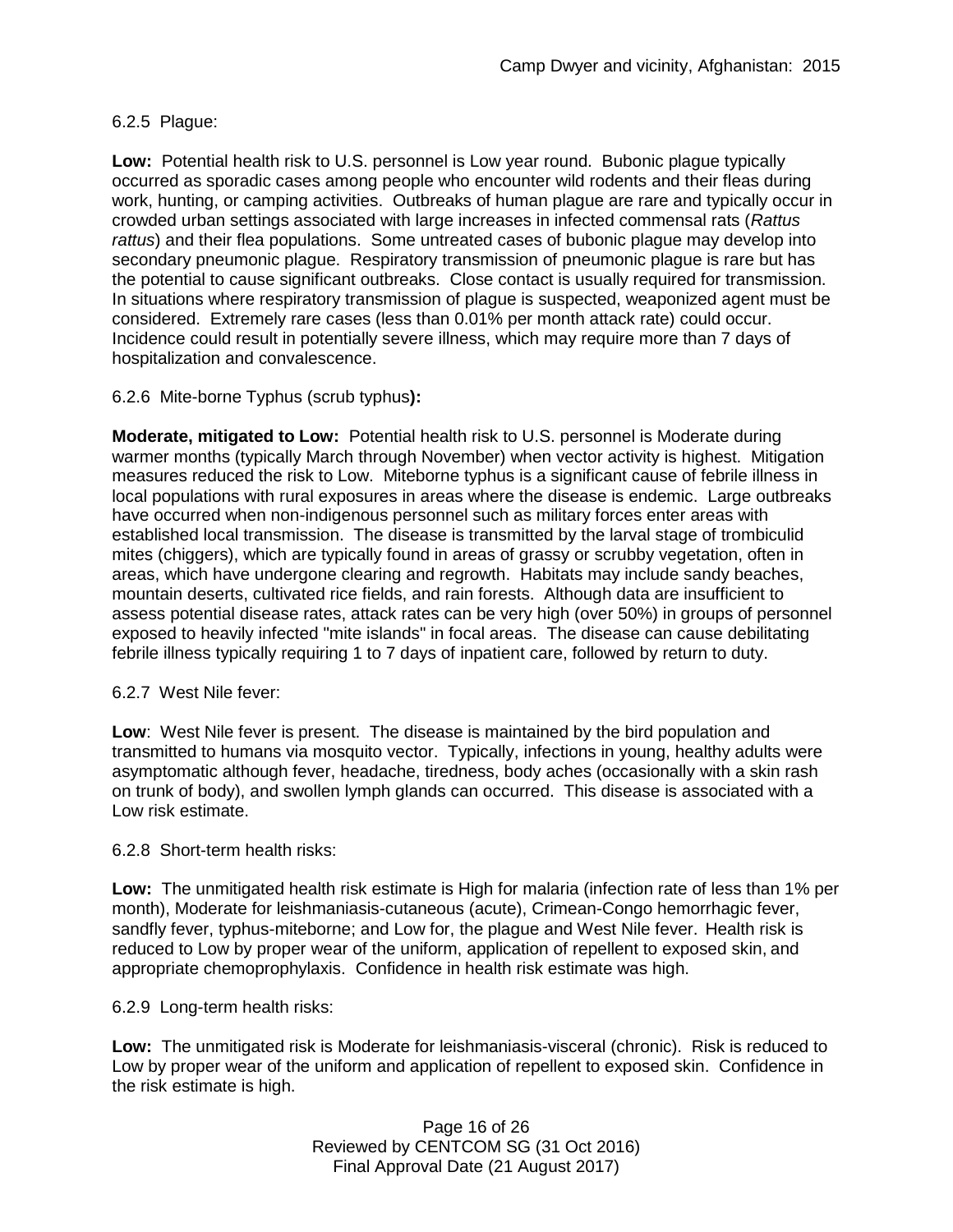### 6.3 Water Contact Diseases

Operations or activities that involve extensive water contact may result in personnel being temporarily debilitated with leptospirosis in some locations. Leptospirosis health risk typically increases during flooding. In addition, although not specifically assessed in this document, bodies of surface water are likely to be contaminated with human and animal waste. Activities such as wading or swimming may result in exposures to enteric diseases such as diarrhea and hepatitis via incidental ingestion of water. Prolonged water contact also may lead to the development of a variety of potentially debilitating skin conditions such as bacterial or fungal dermatitis. Mitigation strategies were in place and included avoiding water contact and recreational water activities, proper wear of uniform (especially footwear), and protective coverings for cuts/abraded skin.

### 6.3.1 Leptospirosis:

**Moderate, mitigated to Low**: Human infections occur seasonally (typically April through November) through exposure to water or soil contaminated by infected animals and is associated with wading, and swimming in contaminated, untreated open water. The occurrence of flooding after heavy rainfall facilitates the spread of the organism because as water saturates the environment *Leptospira* present in the soil passes directly into surface waters. *Leptospira* can enter the body through cut or abraded skin, mucous membranes, and conjunctivae. Infection may also occur from ingestion of contaminated water. The acute, generalized illness associated with infection may mimic other tropical disease (e.g., dengue fever, malaria, and typhus), and common symptoms include fever, chills, myalgia, nausea, diarrhea, cough, and conjunctival suffusion. Manifestations of severe disease can include jaundice, renal failure, hemorrhage, pneumonitis, and hemodynamic collapse. Recreational activities involving extensive water contact may result in personnel being temporarily debilitated with leptospirosis. Incidence could result in debilitating febrile illness typically requiring 1 to 7 days of inpatient care, followed by return to duty; some cases may require prolonged convalescence. This disease is associated with a Moderate health risk estimate.

6.3.2 Short-term health risks:

**Low:** Unmitigated Health risk of leptospirosis is Moderate during warmer months. Mitigation measures reduce the risk to Low. Confidence in the health risk estimate is high.

6.3.3 Long-term health risks:

### **None identified based on available data.**

#### 6.4 Respiratory Diseases

Although not specifically assessed in this document, deployed U.S. Forces may be exposed to a wide variety of common respiratory infections in the local population. These include influenza, pertussis, viral upper respiratory infections, viral and bacterial pneumonia, and others. The U.S. military populations living in close-quarter conditions are at risk for substantial person-to-person spread of respiratory pathogens. Influenza is of particular concern because of its ability to debilitate large numbers of unvaccinated personnel for several days. Mitigation strategies were in place and included routine medical screenings, vaccination, enforcing minimum space allocation in housing units, implementing head-to-toe sleeping in crowded housing units,

> Page 17 of 26 Reviewed by CENTCOM SG (31 Oct 2016) Final Approval Date (21 August 2017)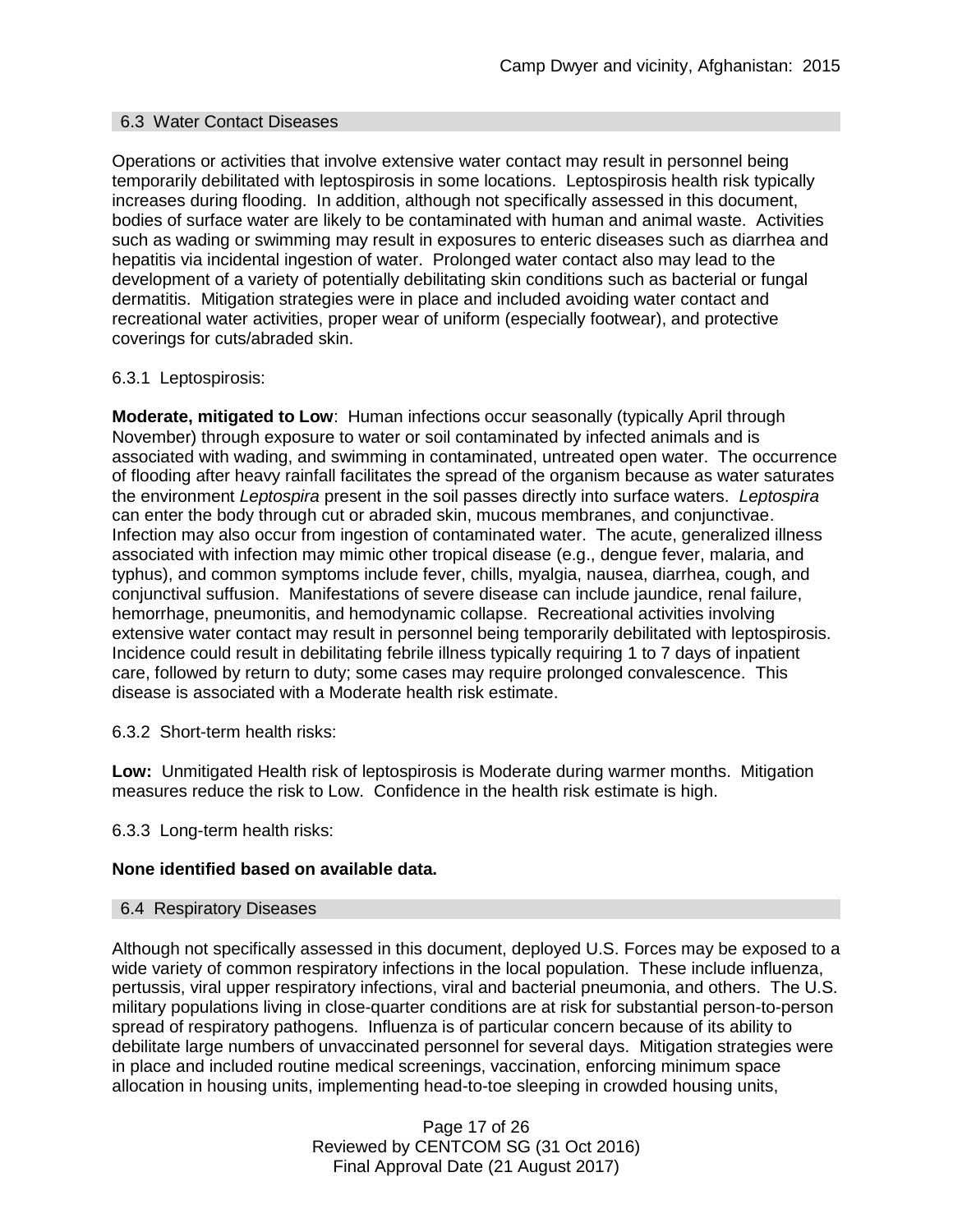implementation of proper personal protective equipment (PPE) when necessary for healthcare providers and detention facility personnel.

### 6.4.1 Tuberculosis:

**Moderate, mitigated to Low:** Potential health risk to U.S. personnel is Moderate, mitigated to Low, year round. Transmission typically requires close and prolonged contact with an active case of pulmonary or laryngeal TB, although it also can occur with more incidental contact. The Army Surgeon General has defined increased risk in deployed Soldiers as indoor exposure to locals or third country nationals of greater than one hour per week in a highly endemic active TB region. Additional mitigation included active case isolation in negative pressure rooms, where available.

6.4.2 Meningococcal meningitis:

**Low:** Meningococcal meningitis poses a Low risk and is transmitted from person to person through droplets of respiratory or throat secretions. Close and prolonged contact facilitates the spread of this disease. Meningococcal meningitis is potentially a very severe disease typically requiring intensive care; fatalities may occur in 5-15% of cases.

6.4.3 Short-term health risks:

**Low:** Moderate (TB) to Low (for meningococcal meningitis). Overall risk was reduced to Low with mitigation measures. Confidence in the health risk estimate is high.

6.4.4 Long-term health risks:

**None identified based on available data.** Tuberculosis is evaluated as part of the postdeployment health assessment (PDHA). A TB skin test is required post-deployment if potentially exposed and is based upon individual service policies.

6.5 Animal-Contact Diseases

6.5.1 Rabies:

**Moderate, mitigated to Low:** Rabies posed a year-round Moderate risk. Occurrence in local animals was well above U.S. levels due to the lack of organized control programs. Dogs are the primary reservoir of rabies in Afghanistan, and a frequent source of human exposure. Rabies is transmitted by exposure to the virus-laden saliva of an infected animal, typically through bites, but could occur from scratches contaminated with the saliva. A U.S. Army Soldier deployed to Afghanistan from May 2010 to May 2011 died of rabies in New York on 31 August 2011 (Reference 7). Laboratory results indicated the Soldier was infected from contact with a dog while deployed. Although the vast majority (>99%) of persons who develop rabies disease will do so within a year after a risk exposure, there have been rare reports of individuals presenting with rabies disease up to 6 years or more after their last known risk exposure. Mitigation strategies included command emphasis of CENTCOM GO 1B, reduction of animal habitats, active pest management programs, and timely treatment of feral animal scratches/bites.

> Page 18 of 26 Reviewed by CENTCOM SG (31 Oct 2016) Final Approval Date (21 August 2017)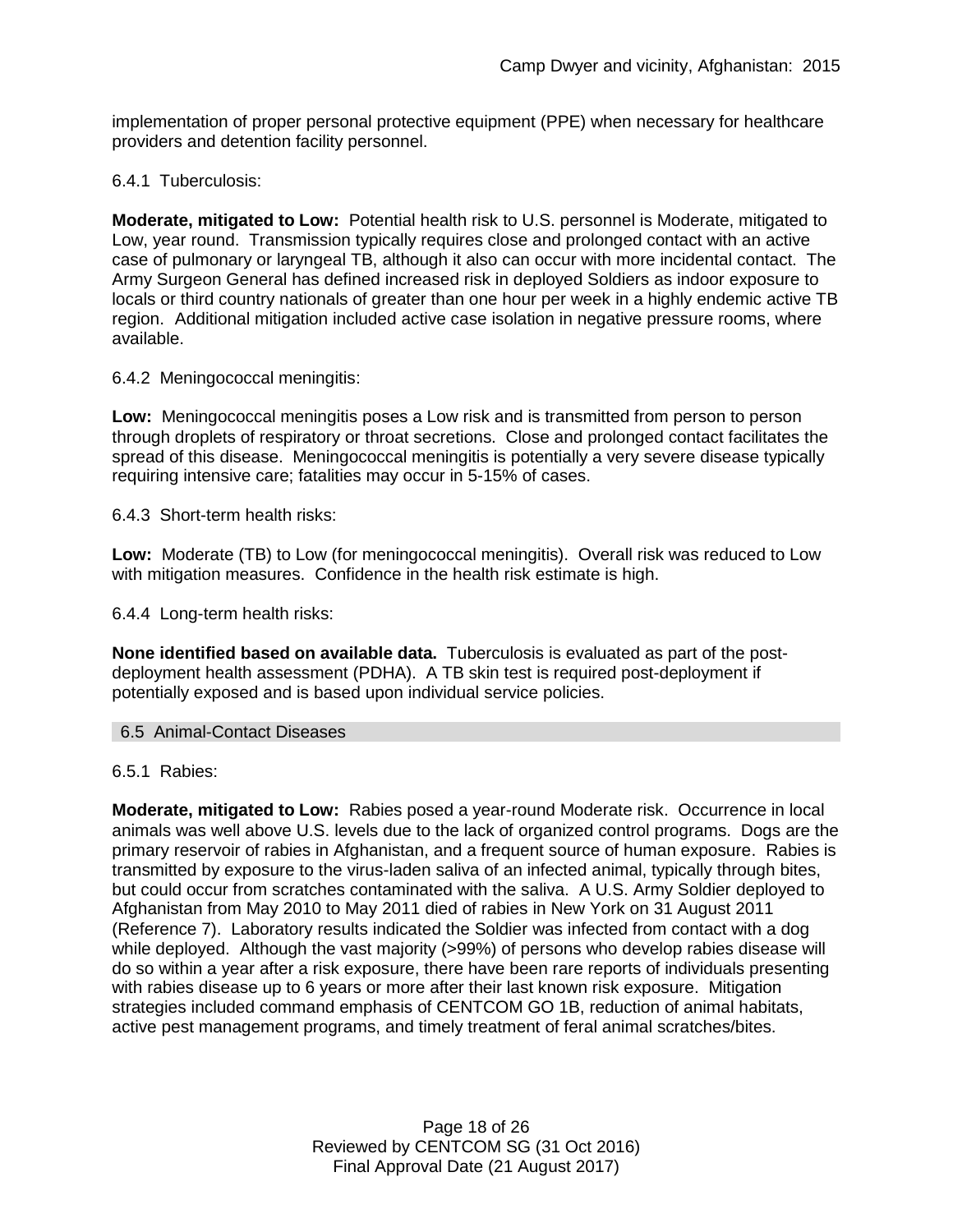### 6.5.2 Anthrax:

**Low:** Anthrax cases are rare in indigenous personnel, and pose a Low risk to U.S. personnel. Anthrax is a naturally occurring infection; cutaneous anthrax is transmitted by direct contact with infected animals or carcasses, including hides. Eating undercooked infected meat may result in contracting gastrointestinal anthrax. Pulmonary anthrax is contracted through inhalation of spores and is extremely rare. Mitigation measures included consuming approved food sources, proper food preparation and cooking temperatures, avoidance of animals and farms, dust abatement when working in these areas, vaccinations, and proper PPE for personnel working with animals.

### 6.5.3 Q-Fever:

**Moderate, mitigated to Low:** Potential health risk to U.S. personnel is Moderate but mitigated to Low, year round. Rare cases are possible among personnel exposed to aerosols from infected animals, with clusters of cases possible in some situations. Significant outbreaks (affecting 1-50%) can occur in personnel with heavy exposure to barnyards or other areas where animals are kept. Unpasteurized milk may also transmit infection. The primary route of exposure is respiratory, with an infectious dose as low as a single organism. Incidence could result in debilitating febrile illness, sometimes presenting as pneumonia, typically requiring 1 to 7 days of inpatient care followed by return to duty. Mitigation strategies in place as listed in paragraph 6.5.2 except for vaccinations.

6.5.4 H5N1 avian influenza:

**Low:** Potential health risk to U.S. personnel is Low. Although H5N1 avian influenza (AI) is easily transmitted among birds, bird-to-human transmission is extremely inefficient. Human-tohuman transmission appears to be exceedingly rare, even with relatively close contact. Extremely rare cases (less than 0.01% per month attack rate) could occur. Incidence could result in very severe illness with fatality rate higher than 50% in symptomatic cases. Mitigation strategies included avoidance of birds/poultry and proper cooking temperatures for poultry products.

6.5.5 Short-term health risks:

**Low:** The short-term unmitigated risk is Moderate for rabies, and Q-fever, to Low for anthrax, and H5N1 avian influenza. Mitigation measures reduced the overall risk to Low.Confidence in risk estimate is high.

6.5.6 Long-term health risks:

**Low:** A Low long-term risk exists for rabies because, in rare cases, the incubation period for rabies can be several years.

### **7 Venomous Animal/Insect**

All information was taken directly from the Armed Forces Pest Management Board (AFPMB) (Reference 8) and the Clinical Toxinology Resources web site from the University of Adelaide, Australia (Reference 9). The species listed below have home ranges that overlap the location

> Page 19 of 26 Reviewed by CENTCOM SG (31 Oct 2016) Final Approval Date (21 August 2017)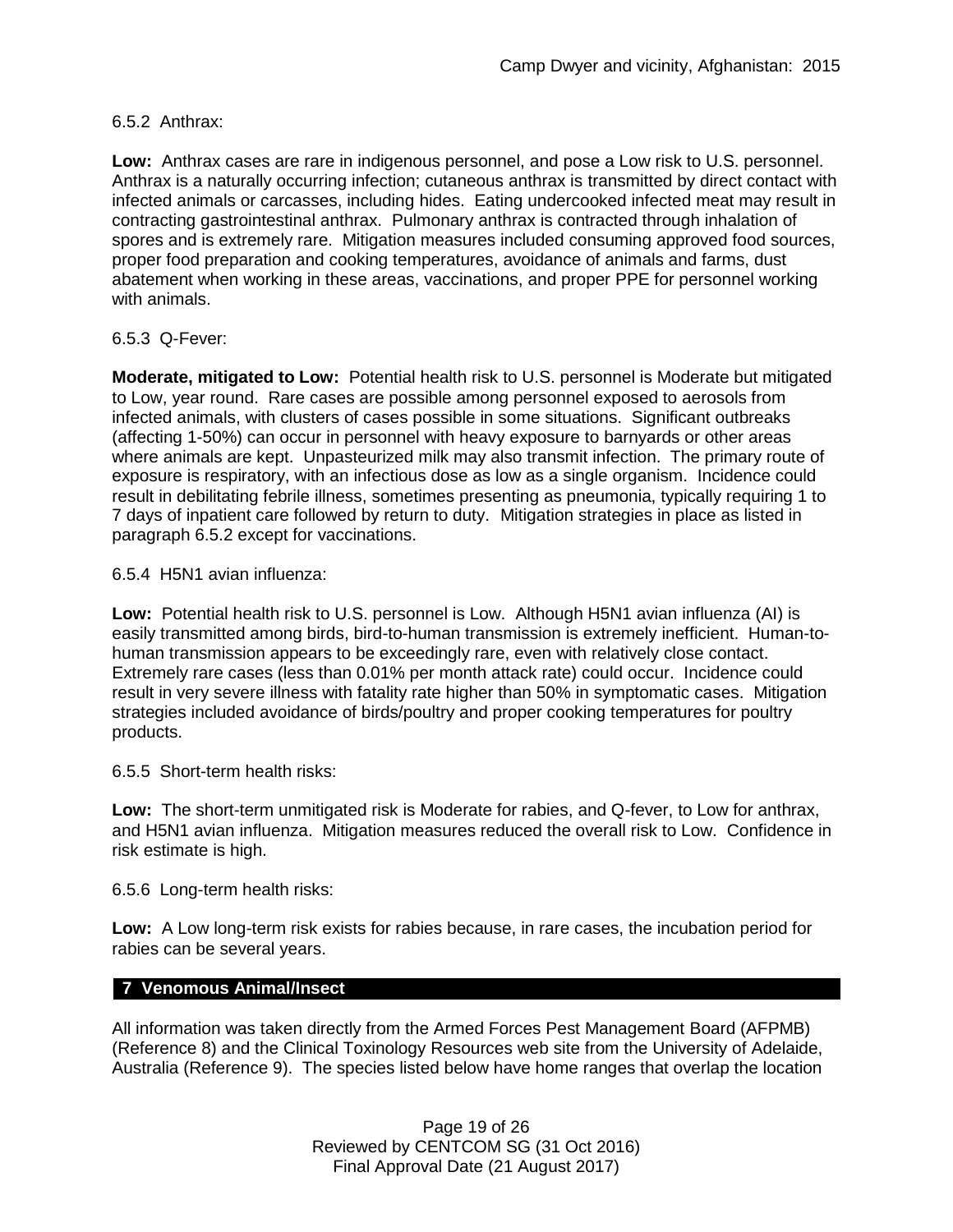of Camp Dwyer and vicinity and may present a health risk if personnel encounter them. See Section 10.4 for more information about pesticides and pest control measures.

# 7.1 Spiders

 *Latrodectus dahlia* (widow spider): Severe envenoming possible, potentially lethal. However, venom effects are mostly minor and even significant envenoming is unlikely to be lethal.

#### 7.2 Scorpions

- *Androctonus amoreuxi* and *Androctonus baluchicus*: Severe envenoming possible, potentially lethal. Severe envenoming may produce direct or indirect cardio toxicity, with cardiac arrhythmias, cardiac failure. Hypovolaemic hypotension possible in severe cases due to fluid loss through vomiting and sweating.
- *Mesobuthus caucasicus, Mesobuthus eupeus, Mesobuthus macmahoni, Orthochirus bicolor, Orthochirus danielleae*, *Orthochirus erardi*, *Orthochirus pallidus, Orthochirus scrobiculosus,* and *Sassanidotus gracilis*: There are a number of dangerous Buthid scorpions, but there are also some known to cause minimal effects only. Without clinical data, it is unclear where these species fit within that spectrum.
- *Hottentotta alticola*, and *Hottentotta saulcyi*: Moderate envenoming possible but unlikely to prove lethal. Stings by these scorpions are likely to cause only short lived local effects, such as pain, without systemic effects.

#### 7.3 Snakes

- *Echis multisquamatus* (central Asian saw-scaled viper) and *Echis sochureki* (Sochurek's saw-scaled viper): Severe envenoming possible, potentially lethal. Bites may cause moderate to severe coagulopathy and haemorrhagins causing extensive bleeding.
- *Hemorrhis ravergieri* (mountain racer) and *Psammophis lineolatus* (Teer snake): Unlikely to cause significant envenoming. Bites require symptomatic treatment only.
- *Platyceps rhodorachis* (Jan's desert racer): Mild envenoming only, not likely to prove lethal. Requires symptomatic treatment only.

#### 7.4 Short-term health risk

**Low:** If encountered, effects of venom vary with species from mild localized swelling (e.g., widow spider) to potentially lethal effects (e.g., central Asian saw-scaled viper). See effects of venom above. Mitigation strategies included avoiding contact, proper wear of uniform (especially footwear), and timely medical treatment. Confidence in the health risk estimate is low (Reference 4, Table 3-6).

#### 7.5 Long-term health risk

#### **None identified.**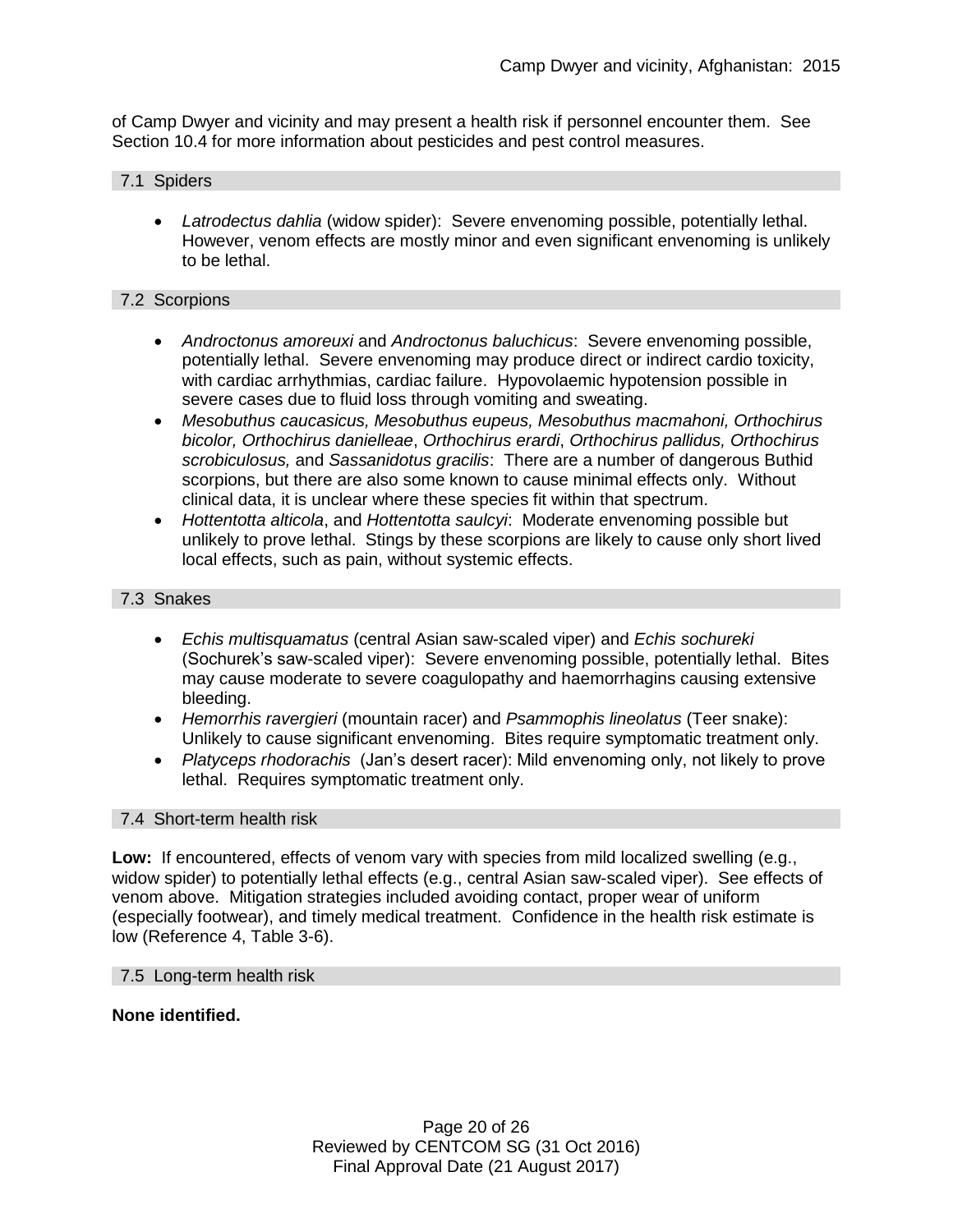# **8 Heat/Cold Stress**

### 8.1 Heat

Summer (June - September) monthly mean daily maximum temperatures range from 95 degrees Fahrenheit (°F) to 108 °F with an average temperature of 104 °F based on historical climatological data from the U.S. Air Force Combat Climatology Center, 14<sup>th</sup> Weather Squadron. The health risk of heat stress/injury based on temperatures alone is Low  $(< 78 \degree F)$  from November to March, and extremely high (≥ 88°F) from April to October. However, work intensity and clothing/equipment worn pose greater health risk of heat stress/injury than environmental factors alone (Reference 10). Managing risk of hot weather operations included monitoring work/rest periods, proper hydration, and taking individual risk factors (e.g., acclimation, weight, and physical conditioning) into consideration. Risk of heat stress/injury was reduced with preventive measures.

### 8.1.1 Short-term health risk:

**Low to High, mitigated to Low**: The risk of heat injury was reduced to Low through preventive measures such as work/rest cycles, proper hydration and nutrition, and monitoring WBGT. Risk of heat injury in unacclimatized or susceptible populations (older, previous history of heat injury, poor physical condition, underlying medical/health conditions), and those under operational constraints (equipment, PPE, vehicles) is High from April to October, and Low from November to March. Confidence in the health risk estimate is low (Reference 4, Table 3-6).

#### 8.1.2 Long-term health risk:

**Low:** The long-term risk is Low. However, the risk may be greater for certain susceptible persons–those older (i.e., greater than 45 years), in lesser physical shape, or with underlying medical/health conditions. Long-term health implications from heat injuries are rare but may occur, especially from more serious injuries such as heat stroke. It is possible that high heat in conjunction with various chemical exposures may increase long-term health risks, though specific scientific evidence is not conclusive. Confidence in these risk estimates is medium (Reference 4, Table 3-6).

#### 8.2 Cold

#### 8.2.1 Short-term health risks:

Winter (December - March) mean daily minimum temperatures range from 32 °F to 51 °F with an average temperature of 39 °F based on historical climatological data from the U.S. Air Force Combat Climatology Center, 14<sup>th</sup> Weather Squadron. Because even on warm days a significant drop in temperature after sunset by as much as 40 °F can occur, there is a risk of cold stress/injury from September to April. The risk assessment for Non-Freezing Cold Injuries (NFCI), such as chilblain, trench foot, and hypothermia, is Low, based on historical temperature and precipitation data. Frostbite is unlikely to occur because temperatures rarely drop below freezing. However, personnel may encounter significantly lower temperatures during field operations at higher altitudes. As with heat stress/injuries, cold stress/injuries are largely dependent on operational and individual factors instead of environmental factors alone (Reference 10).

> Page 21 of 26 Reviewed by CENTCOM SG (31 Oct 2016) Final Approval Date (21 August 2017)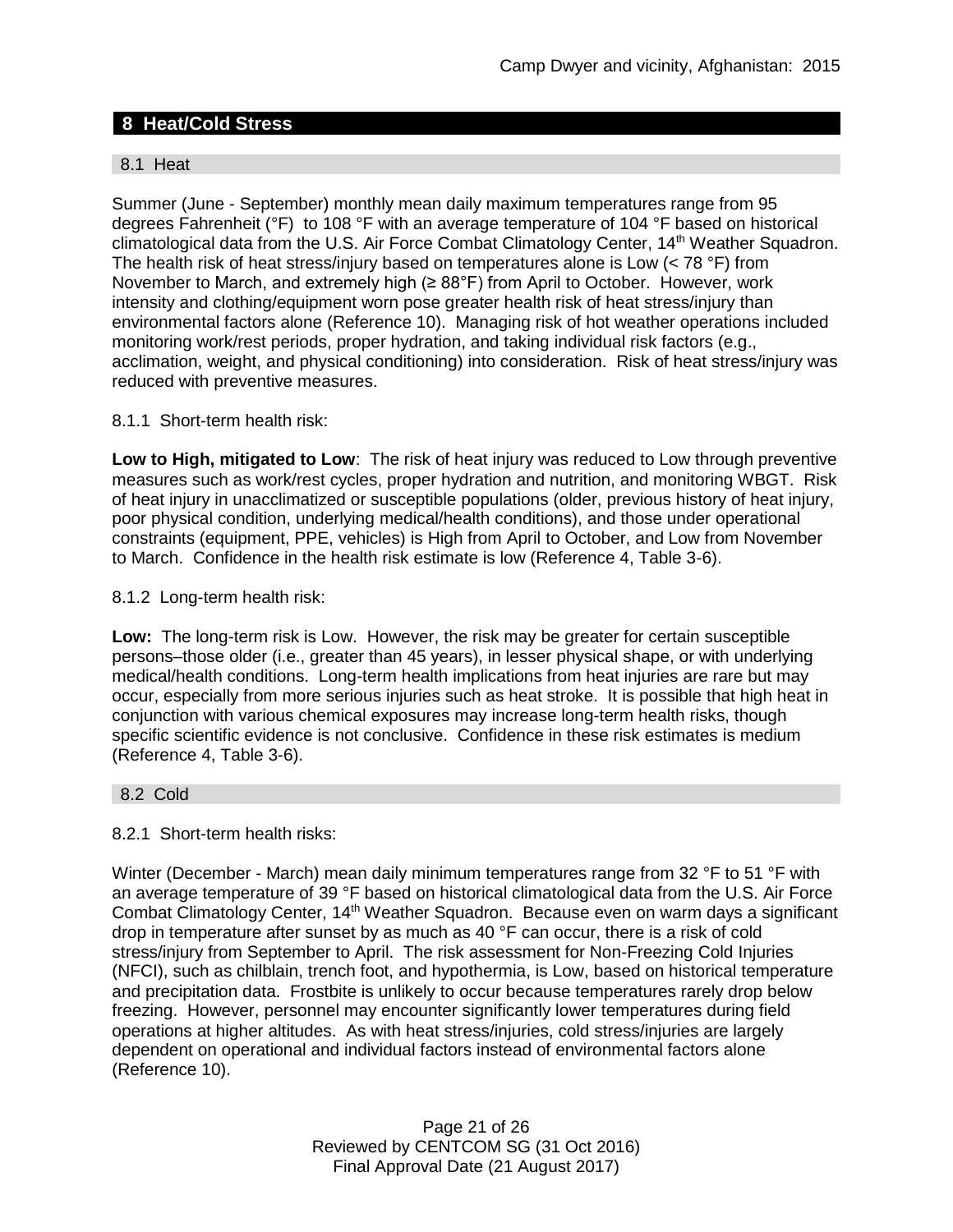**Low:** The health risk of cold injury is Low. Confidence in the health risk estimate is medium.

8.2.2 Long-term health risk:

**Low:** The health risk of cold injury is Low. Confidence in the health risk estimate is high.

# **9 Noise**

### 9.1 Continuous

There were several stand-alone generators located throughout Camp Dwyer generating a continuous noise exposure. Workers on or adjacent to flightlines are further exposed to significant noise levels from aircraft. Vehicles also provide a source of occupational exposure to noise. Combat support hospital clinical staffers are exposed to noise when transporting patients from helicopters. Workers are provided appropriate protective equipment when and where needed.

9.1.1 Short-term health risks:

**Low to Moderate**: Moderate risk for personnel working near major noise sources. Low risk to the majority of personnel working near major noise sources who wear proper hearing protection with a low confidence level due to limited data.

9.1.2 Long-term health risks:

**Low to High**: Moderate to High risk for personnel not wearing hearing protection (dependent on magnitude, frequency, and duration of exposures). Low risk for personnel working near major noise sources who wear proper hearing protection.

#### 9.2 Impulse

No specific hazard sources were documented in the DOEHRS or MESL from 01 January 2015 through 31 December 2015.

# **10 Unique Incidents/Concerns**

#### 10.1 Potential environmental contamination sources

DOD personnel are exposed to various chemical, physical, ergonomic, and biological hazards in the course of performing their mission. These types of hazards depend on the mission of the unit and the operations and tasks, which the personnel are required to perform to complete their mission. The health risk associated with these hazards depends on a number of elements including what materials are used, how long the exposure last, what is done to the material, the environment where the task or operation is performed, and what controls are used. The hazards can include exposures to heavy metal particulates (e.g., lead, cadmium, manganese, chromium, and iron oxide), solvents, fuels, oils, and gases (e.g., carbon monoxide, carbon dioxide, oxides of nitrogen, and oxides of sulfur). Most of these exposures occur when performing maintenance task such as painting, grinding, welding, engine repair, or movement through contaminated areas. Exposures to these occupational hazards can occur through

> Page 22 of 26 Reviewed by CENTCOM SG (31 Oct 2016) Final Approval Date (21 August 2017)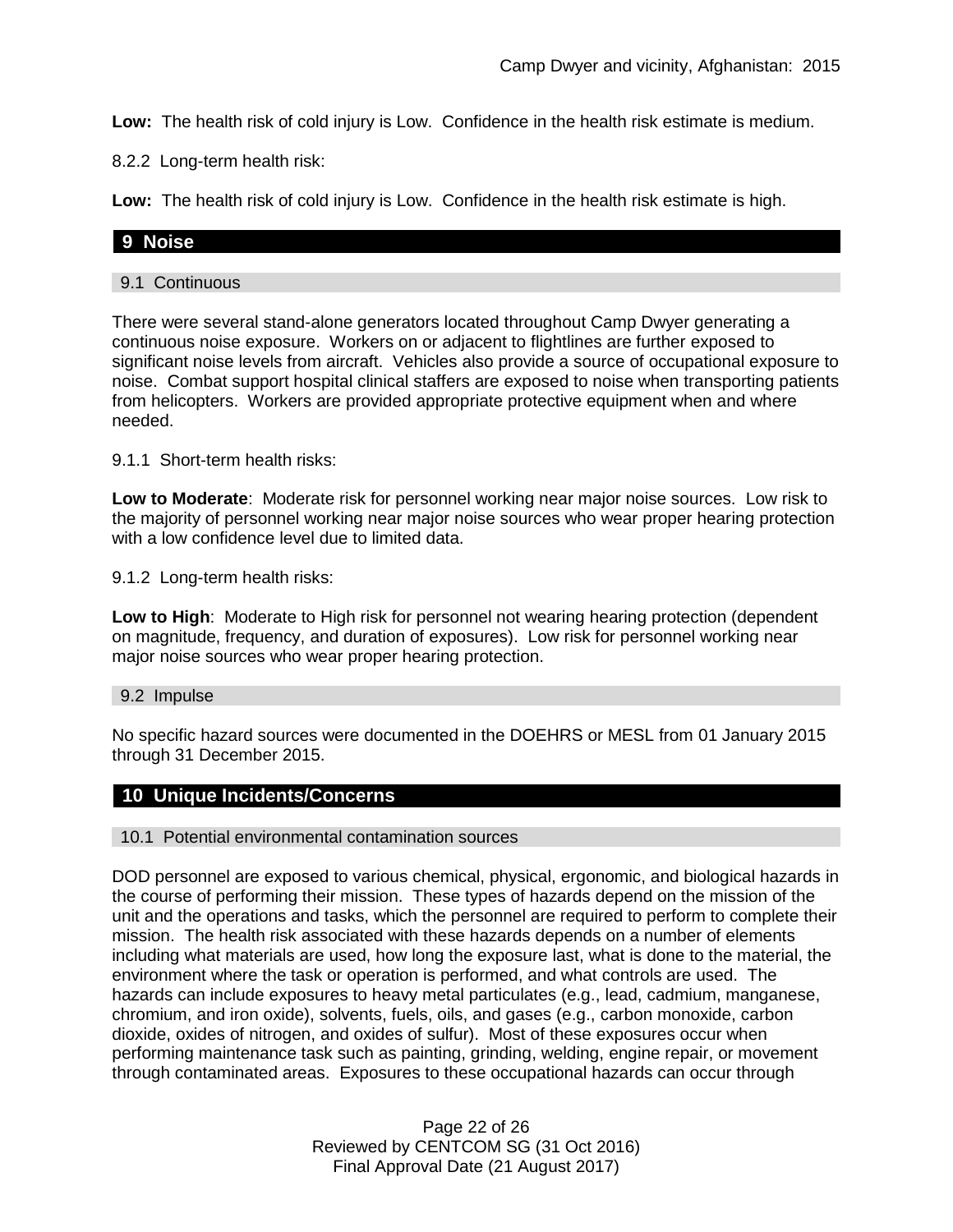inhalation (air), skin contact, or ingestion; however, exposures through air are generally associated with the highest health risk.

### 10.2 Waste Sites/Waste Disposal

There was a medical waste incinerator located at Camp Dwyer in the hazardous waste storage area. It incinerated 200 to 500 pounds of regulated medical waste a day and had a 20-foot stack.

10.2.1 Short-term and Long-term health risks:

**Not evaluated**. No data to evaluate.

#### 10.3 Fuel/petroleum products/industrial chemical spills

There was a central fuel point at Camp Dwyer with JP-8 stored above ground. The central fuel farm had good secondary containment.

At the flightline, there was above ground storage of JP-8. The flightline fuel farm had good secondary containment.

At the Central Asia Development Group (CADG) concrete lot, there was diesel fuel stored above ground for use by CADG only.

10.3.1 Short-term and Long-term health risks:

**Low**: Low risk with a low confidence level.

#### 10.4 Pesticides/Pest Control:

The health risk of exposure to pesticide residues is considered within the framework of typical residential exposure scenarios, based on the types of equipment, techniques, and pesticide products that have been employed, such as enclosed bait stations for rodenticides, various handheld equipment for spot treatments of insecticides and herbicides, and a number of readyto-use (RTU) methods such as aerosol cans and baits. The control of rodents required the majority of pest management inputs, with the acutely toxic rodenticides staged as solid formulation lethal baits placed in tamper-resistant bait stations indoors and outdoors throughout cantonment areas. Nuisance insects, including biting and stinging insects such as bees, wasps, and ants, also required significant pest management inputs. Use of pesticides targeting against these pests generally involved selection of compounds with low mammalian toxicity and shortterm residual using pinpoint rather than broadcast application techniques. No specific hazard sources were documented in DOEHRS or MESL data portal. No monthly pesticide application reports were available in the MESL data portal for Camp Dwyer and vicinity.

10.4.1 Short-term and Long-term health risks:

**Not evaluated.** No data to evaluate.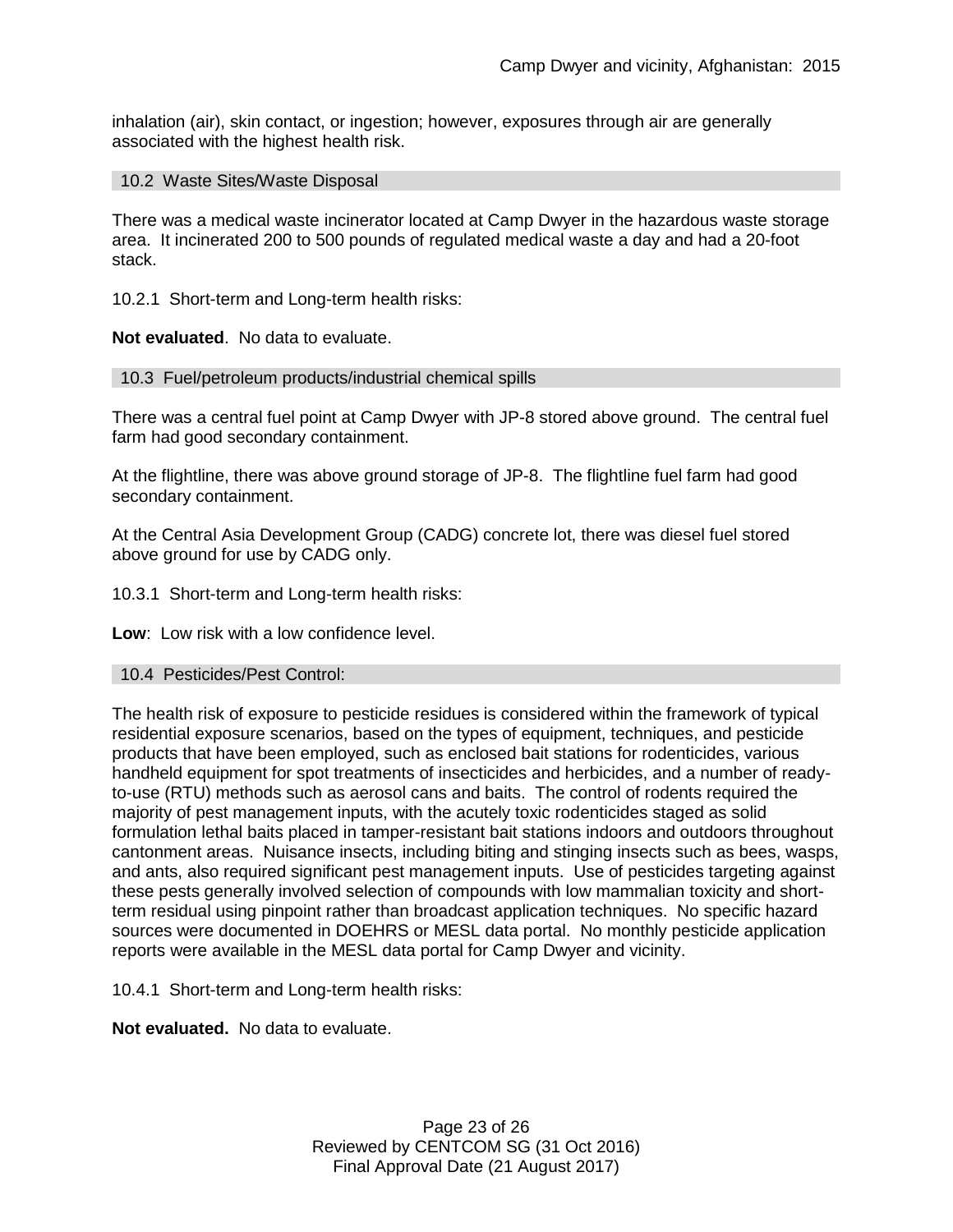#### 10.5 Asbestos

No specific hazard sources were documented in the DOEHRS or MESL from 01 January 2015 through 31 December 2015.

#### 10.6 Lead-Based Paint

No specific hazard sources were documented in the DOEHRS or MESL from 01 January 2015 through 31 December 2015.

#### 10.7 Burn Pit

There were no operating burn pits at Camp Dwyer. No samples near/adjacent to any operating burn pits were provided for analysis. While not specific to Camp Dwyer and vicinity, the consolidated epidemiological and environmental sampling and studies on burn pits that have been conducted as of the date of this publication have been unable to determine whether an association does or does not exist between exposures to emissions from the burn pits and longterm health effects (Reference 10). The Institute of Medicine committee's (Reference 11) review of the literature and the data suggests that service in Iraq or Afghanistan (i.e., a broader consideration of air pollution than exposure only to burn pit emissions) may be associated with long-term health effects, particularly in susceptible (e.g., those who have asthma) or highly exposed subpopulations, such as those who worked at the burn pit. Such health effects would be due mainly to high ambient concentrations of PM from both natural and anthropogenic sources, including military sources. If that broader exposure to air pollution turns out to be relevant, potentially related health effects of concern are respiratory and cardiovascular effects and cancer. Susceptibility to the PM health effects could be exacerbated by other exposures, such as stress, smoking, local climatic conditions, and co-exposures to other chemicals that affect the same biologic or chemical processes. Individually, the chemicals measured at burn pit sites in the study were generally below concentrations of health concern for general populations in the United States. However, the possibility of exposure to mixtures of the chemicals raises the potential for health outcomes associated with cumulative exposure to combinations of the constituents of burn-pit emissions and emissions from other sources.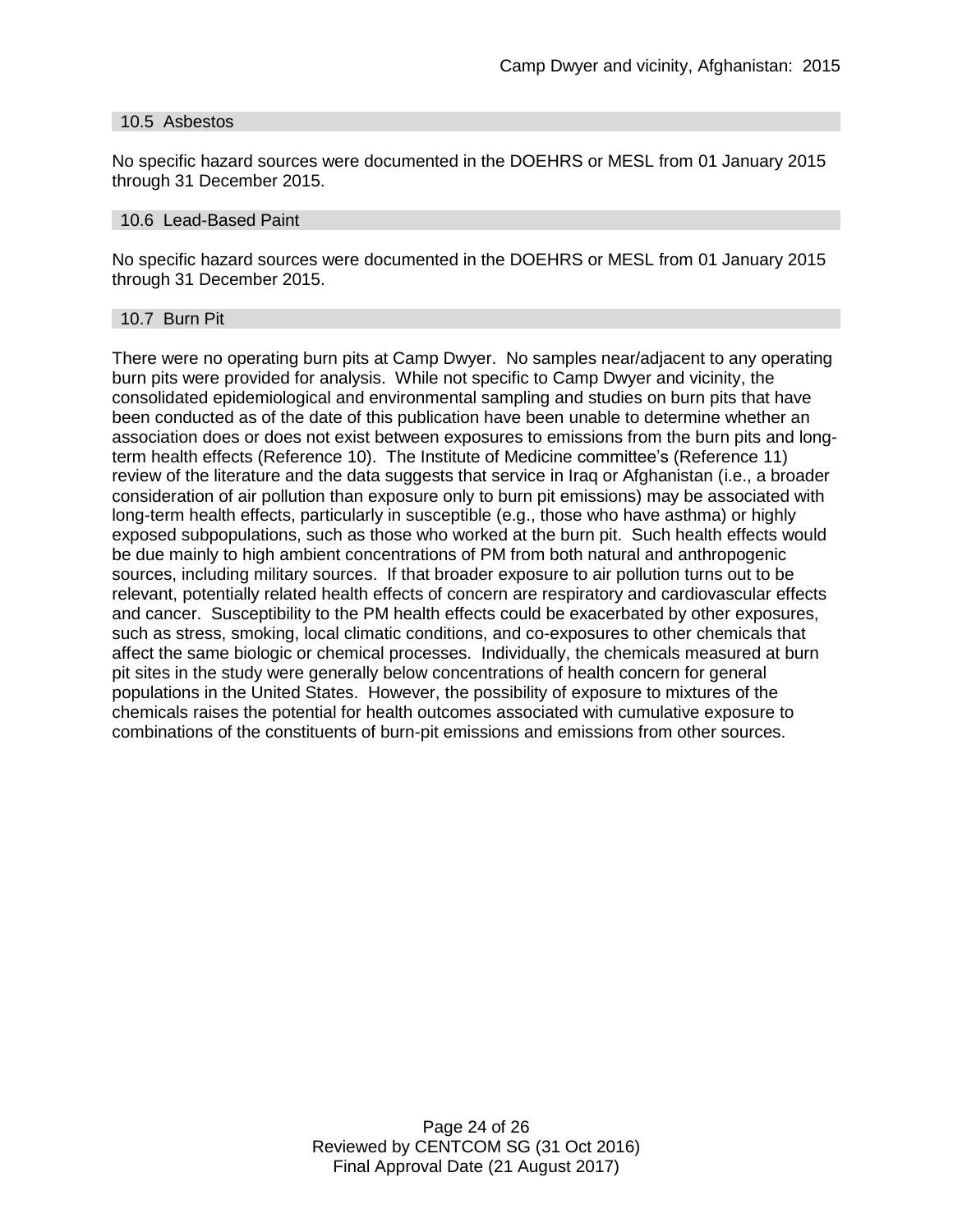# **11 References<sup>1</sup>**

 $\overline{a}$ 

- 1. Department of Defense. 2006. Department of Defense Instruction (DoDI) 6490.03, *Deployment Health.* Defense Occupational and Environmental Health Readiness System (referred to as the DOEHRS-EH database) at [https://doehrs-ih.csd.disa.mil/Doehrs/.](https://doehrs-ih.csd.disa.mil/Doehrs/)
- 2. Department of Defense. 2008 2017. Ch 1. DoDI6055.05, *Occupational and Environmental Health.*
- 3. Joint Chiefs of Staff. 2012. Joint Staff Memorandum (MCM) 0017-12*, Procedures for Deployment Health Surveillance.*
- 4. U.S. Army Public Health Command. June 2013 Revision. Technical Guide 230, *Environmental Health Risk Assessment and Chemical Exposure Guidelines for Deployed Military Personnel.*
- 5. Department of Defense. DoD MESL Data Portal, [https://aphc-mesl.amedd.army.mil/mesl/.](https://aphc-mesl.amedd.army.mil/mesl/) Some of the data and reports used may be classified or otherwise have some restricted distribution. (Accessed August 2017).
- 6. U.S. Central Command. 2013. Modification 12 to United States Central Command Individual Protection and Individual Unit Deployment Policy, 02 December 2012.
- 7. Center for Disease Control and Prevention (CDC). 2012. Imported Human Rabies in a U.S. Army Soldier. *Morbidity and Mortality Weekly Report,* 61(17):302-305.
- 8. Armed Forces Pest Management Board: [https://www..acq.osd.mil/ele/afpmb/docs/lhd/venomous animals by country.](https://www..acq.osd.mil/ele/afpmb/docs/lhd/venomous%20animals%20by%20country.pdf)pdf. U.S. Army Garrison – Forest Glen, Silver Spring, MD.
- 9. University of Adelaide, Australia. Clinical Toxinology Resources. <https://www.toxinology.com/> (Accessed August 2017).
- 10. Goldman RF. Ch1: Introduction to heat-related problems in military operations. *In*: Textbook of Military Medicine: Medical Aspects of Harsh Environments (Vol. 1) Bordon Institute, Office of the Surgeon General, Department of the Army, Washington, DC. 2001. (Accessed August 2017).

Page 25 of 26 Reviewed by CENTCOM SG (31 Oct 2016) Final Approval Date (21 August 2017)

 $1$  NOTE. The data are currently assessed using the USAPHC TG 230, 2013. The general method involves an initial review of the data which eliminates all chemical substances not detected above 1-yr negligible MEGs. Those substances screened out are not considered acute or chronic health hazards so are not assessed further. For remaining substances, acute and chronic health effects are evaluated separately for air water (soil is only evaluated for long-term risk). This is performed by deriving separate short-term and long-term population exposure level and estimates (referred to as PEPC) that are compared to MEGs derived for similar exposure durations. If less than or equal to negligible MEG the risk is Low. If levels are higher than negligible then there is a chemical-specific toxicity and exposure evaluation by appropriate SMEs, which includes comparison to any available marginal, critical or catastrophic MEGs. For drinking water 15-L/day MEGs are used for the screening while site specific 5-15-L/day are used for more detailed assessment. For nondrinking water (such as that used for personal hygiene or cooking) the 'consumption rate' is limited to 2 L/day (similar to the EPA), which is derived by multiplying the 5-L/day MEG by a factor of 2.5. This value is used to conservatively assess non drinking uses of water.